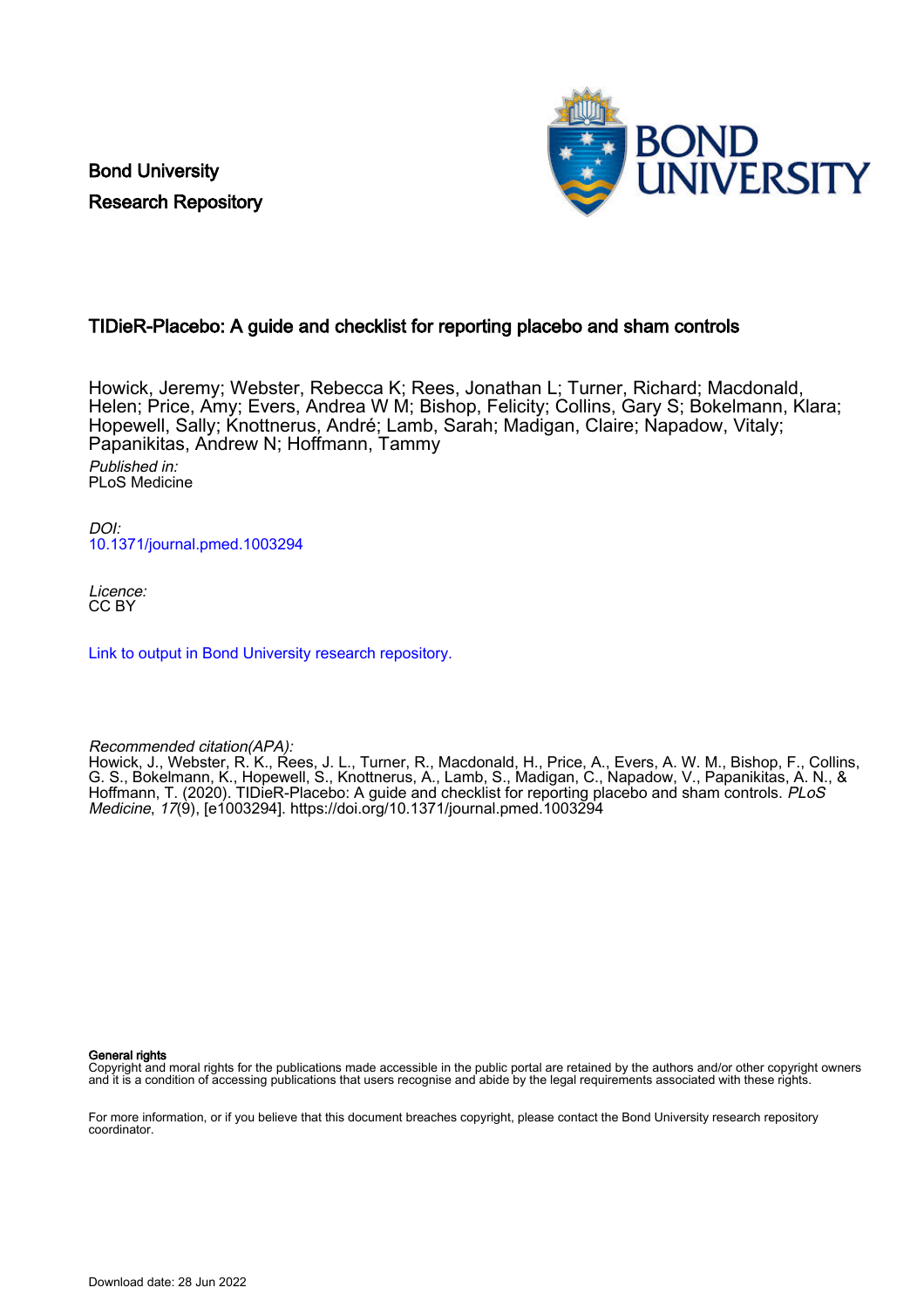

# **G** OPEN ACCESS

**Citation:** Howick J, Webster RK, Rees JL, Turner R, Macdonald H, Price A, et al. (2020) TIDieR-Placebo: A guide and checklist for reporting placebo and sham controls. PLoS Med 17(9): e1003294. [https://doi.org/10.1371/journal.](https://doi.org/10.1371/journal.pmed.1003294) [pmed.1003294](https://doi.org/10.1371/journal.pmed.1003294)

**Published:** September 21, 2020

**Copyright:** © 2020 Howick et al. This is an open access article distributed under the terms of the Creative Commons [Attribution](http://creativecommons.org/licenses/by/4.0/) License, which permits unrestricted use, distribution, and reproduction in any medium, provided the original author and source are credited.

**Funding:** JH and RKW were supported by the University of Oxford Humanities Division Research Excellence Framework Support Fund-provided funding for part of this project. AWME was funded by a Vici grant from the Netherlands Organization for Scientific Research (NWO) (Number: 45316004) and a European Research Council Consolidator Grant (ERC-2013-CoG-617700). VN was supported by the National Institutes of Health, National Center for Complementary and Integrative Health (R01-AT007550, R61/R33-AT009306, P01- AT009965), and the National Institute of Arthritis and Musculoskeletal and Skin Diseases (R01- AR064367). GSC was supported by the National Institutes for Health Research Biomedical Research Centre, Oxford and Cancer Research United Kingdom (grant C49297/A27294). TH is supported by a National Health and Medical Research Council

GUIDELINES AND GUIDANCE

# TIDieR-Placebo: A guide and checklist for reporting placebo and sham controls

Jeremy Howick⊕<sup>1</sup>\*, Rebecca K. Webster⋒<sup>1,2,3</sup>, Jonathan L. Rees⋒<sup>1</sup>, Richard Turner⋒<sup>4</sup>,  $H$ elen  $M$ acdonald $\bullet$ <sup>5</sup>, Amy Price<sup>1</sup>, Andrea W. M. Evers $\bullet$ 6, Felicity Bishop $\bullet$ <sup>7</sup>, Gary S. Collins⋒<sup>1</sup>, Klara Bokelmann<sup>6</sup>, Sally Hopewell<sup>1</sup>, André Knottnerus⋒<sup>8</sup>, Sarah Lamb⋒<sup>1</sup>,  $\blacksquare$ **Claire Madigan** $\blacksquare^{1,9}$ **, Vitaly Napadow<sup>10</sup>, Andrew N. Papanikitas** $\blacksquare^1$ **, Tammy Hoffmann** $\blacksquare^1$ 

**1** University of Oxford, Oxford, United Kingdom, **2** King's College London, London, United Kingdom, **3** University of Oxford, Oxford, United Kingdom, **4** Public Library of Science, San Francisco, California, United States of America and Cambridge, United Kingdom, **5** The BMJ, London, United Kingdom, **6** Leiden University, Leiden, The Netherlands, **7** University of Southampton, Southampton, United Kingdom, **8** Maastricht University, Maastricht, The Netherlands, **9** Sydney University, Sydney, Australia, **10** Harvard Medical School, Cambridge, Massachusetts, United States of America, **11** Bond University, Gold Coast, Australia

\* jeremy.howick@philosophy.ox.ac.uk

# Abstract

# **Background**

Placebo or sham controls are the standard against which the benefits and harms of many active interventions are measured. Whilst the components and the method of their delivery have been shown to affect study outcomes, placebo and sham controls are rarely reported and often not matched to those of the active comparator. This can influence how beneficial or harmful the active intervention appears to be. Without adequate descriptions of placebo or sham controls, it is difficult to interpret results about the benefits and harms of active interventions within placebo-controlled trials. To overcome this problem, we developed a checklist and guide for reporting placebo or sham interventions.

# **Methods and findings**

We developed an initial list of items for the checklist by surveying experts in placebo research  $(n = 14)$ . Because of the diverse contexts in which placebo or sham treatments are used in clinical research, we consulted experts in trials of drugs, surgery, physiotherapy, acupuncture, and psychological interventions. We then used a multistage online Delphi process with 53 participants to determine which items were deemed to be essential. We next convened a group of experts and stakeholders ( $n = 16$ ). Our main output was a modification of the existing Template for Intervention Description and Replication (TIDieR) checklist; this allows the key features of both active interventions and placebo or sham controls to be concisely summarised by researchers. The main differences between TIDieR-Placebo and the original TIDieR are the explicit requirement to describe the setting (i.e., features of the physical environment that go beyond geographic location), the need to report whether blinding was successful (when this was measured), and the need to present the description of placebo components alongside those of the active comparator.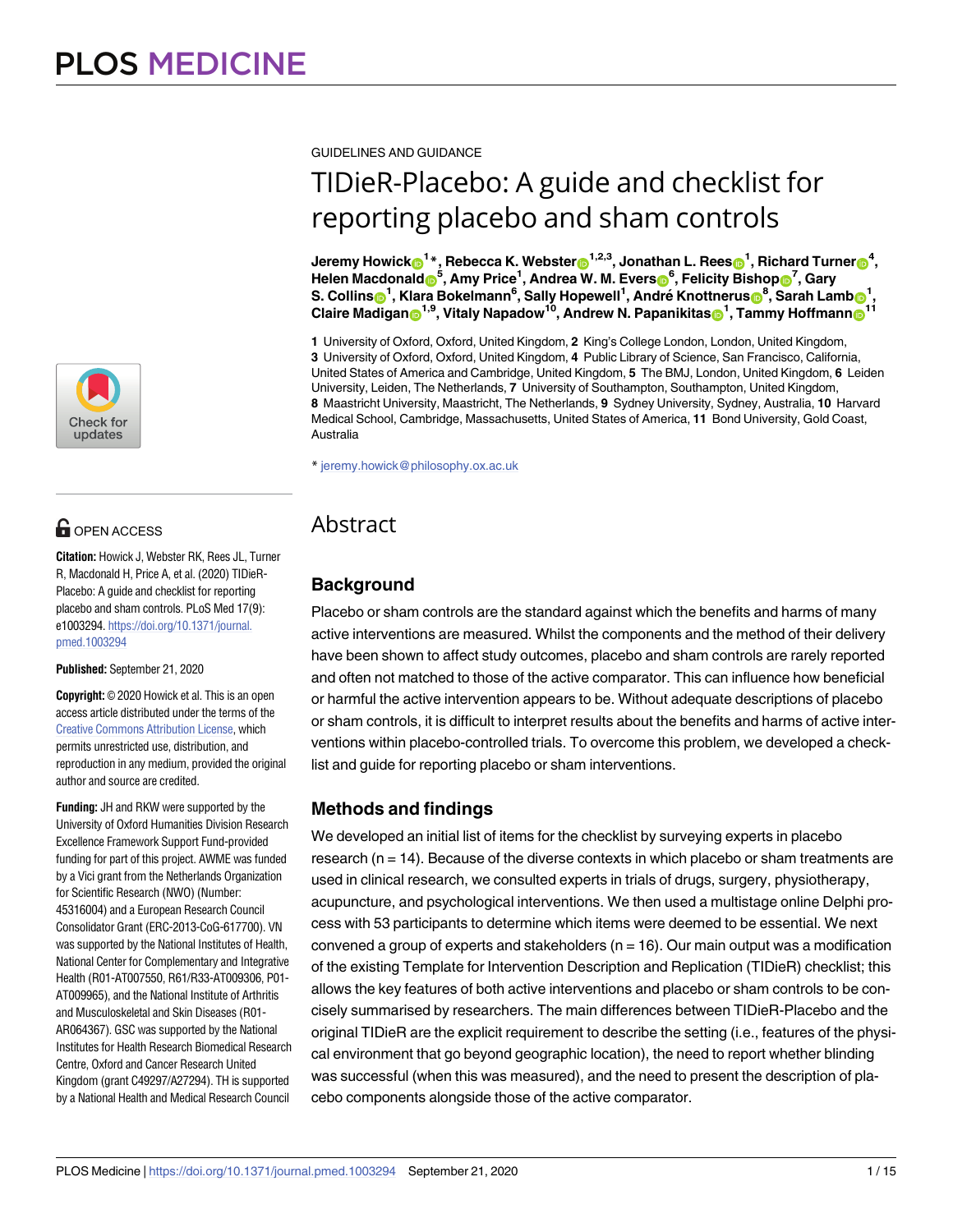<span id="page-2-0"></span>of Australia Senior Research Fellowship. None of the funders played any role in the study. The funders had no role in study design, data collection and analysis, decision to publish, or preparation of the manuscript.

**Competing interests:** I have read the journal's policy and the authors of this manuscript have the following competing interests: (1) TH is an author of the main TIDieR statement; (2) RT is an editor at PLOS Medicine. The other authors have declared that no other competing interests exist.

**Abbreviations:** BI, blinding index; CONSORT, Consolidated Standards of Reporting Trials; EQUATOR, Enhancing the QUAlity and Transparency Of health Research; SIPS, Society for Interdisciplinary Placebo Studies; TIDieR, Template for Intervention Description and Replication.

## **Conclusions**

We encourage TIDieR-Placebo to be used alongside TIDieR to assist the reporting of placebo or sham components and the trials in which they are used.

# **Background**

Placebo or sham controls are the standard against which the effectiveness of many active interventions are compared [[1](#page-12-0)]. To appraise whether an active intervention is effective therefore requires that the placebo or sham intervention be described. However, a decade of research shows that placebo or sham interventions in trials are rarely reported in adequate detail. A 2010 systematic review found that between 8.2% (pharmacological) and 26.7% (nonpharmacological) trials adequately described placebo or sham interventions [\[2\]](#page-12-0). Ten years later, things have barely improved [[3](#page-12-0)]. Hence, the need to look more closely at what placebo or sham comparators are is becoming more widely recognised [\[4](#page-12-0)].

A possible reason for the failure to describe placebo or sham components is the misconception that they are inactive or inert [[5\]](#page-12-0). There would be little point in describing inert things. In fact, placebos and sham interventions are a heterogeneous group of interventions that can cause benefits and harms. Even simple lactose pills are active for diabetics or people with lactose intolerance. The size, shape, and colour of drugs can influence the effects that are measured or perceived  $[6, 7]$  $[6, 7]$  $[6, 7]$  $[6, 7]$ . In certain cultural contexts  $[8]$  $[8]$ , for example, red tablets can produce a larger stimulating effect than blue ones [[9](#page-12-0)], expensive tablets may have greater analgesic effects than generic cheap ones [\[10\]](#page-12-0), and two placebos can be more effective than one [[11](#page-12-0)]. More invasive placebo or sham interventions have greater effects [[6](#page-12-0), [7,](#page-12-0) [11](#page-12-0)]. Brand-name, expensive interventions (or those believed to be expensive and have a brand name) have been shown in some studies to have greater effects [[12](#page-12-0), [13](#page-12-0)]. In one study, cellulose acetate phthalate (typically used to coat pills) was reported to have activity against several sexually transmitted diseases, including herpes, in mice [\[14\]](#page-13-0). See S1 [Text](#page-12-0) for additional examples.

Placebo interventions can also cause adverse events. For instance, some placebo pills deliberately contain ingredients to mimic a drug side effect to improve blinding [[15](#page-13-0)]. For instance, in some trials of oseltamivir, the placebo contained dehydrocholic acid and dibasic calcium phosphate dihydrate. This was presumably done to mimic the bitter taste of the active intervention (oseltamivir powder) and maintain blinding. However, dehydrocholic acid can cause gastrointestinal symptoms  $[16]$  $[16]$ . This may have led to underestimating the gastrointestinal adverse events of oseltamivir, which was determined by comparing rates of gastrointestinal adverse events in drug with placebo groups. The term 'active' is used to qualify 'placebo' when the placebo contains an ingredient that mimics the side effect of the drug. To reduce conceptual ambiguity, we preserve the term 'active' to refer to nonplacebo interventions.

If placebo or sham interventions were always matched with their active comparator interventions, the problem with failure to describe placebo or sham interventions would not be as serious. This is because a trial comparing the suitably matched placebo or sham with an active intervention would reveal the incremental benefit and harm (if any) of the relevant components of the active intervention. However, a 2016 study found that 44% of control treatments were inadequately matched [\[17\]](#page-13-0). Worse, since placebo components are not well reported, we cannot determine precisely how common unmatching is. Without clear reporting, researchers and clinical decision-makers will not know what the effects of the placebo or sham comparator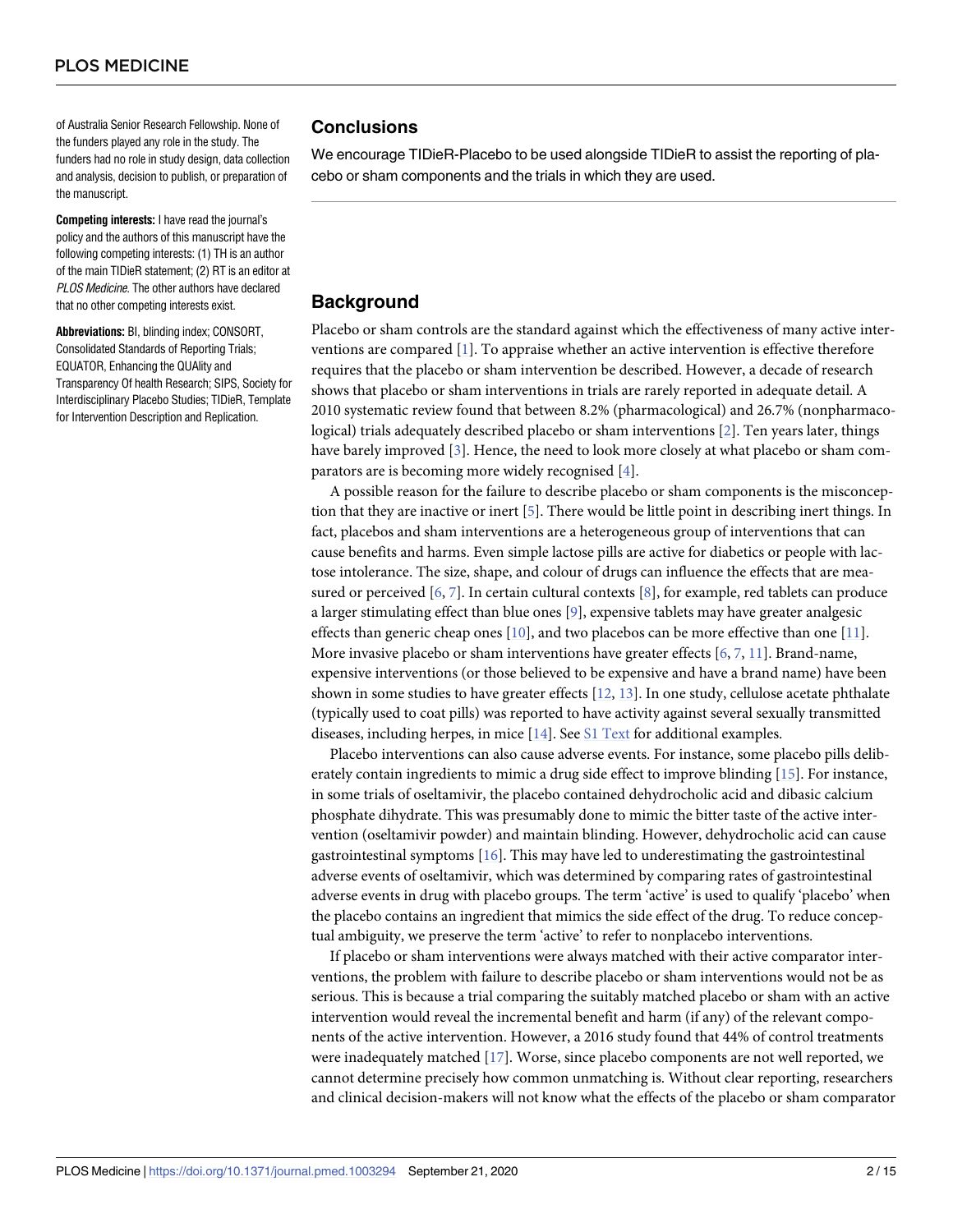<span id="page-3-0"></span>are and could subsequently overestimate or underestimate the benefits or harms of the active intervention they are testing.

The Consolidated Standards of Reporting Trials (CONSORT) statement recommends that trial interventions be adequately described. However, little detail is provided, and subsequent researchers have found that intervention reporting was poor [\[18\]](#page-13-0). To address intervention reporting, the Template for Intervention Description and Replication (TIDieR) checklist was developed to aid reporting of interventions and can be used in conjunction with CONSORT. However, neither CONSORT nor TIDieR explicitly mention placebo or sham controls, and our background research revealed that they require some modification to guide adequate reporting of these interventions [\[3](#page-12-0)].

To address this gap, a team of researchers, editors, and patient representatives developed TIDieR-Placebo. It modifies the original TIDieR so that it is directly applicable to placebo and sham interventions and is designed to be used alongside the original TIDieR. Some of these individuals were also involved in developing the original TIDieR.

# **Methodology**

We followed Enhancing the QUAlity and Transparency Of health Research (EQUATOR) Network guidance for developing this reporting guideline. The development of TIDieR-Placebo consisted of 5 main phases: (1) background research, (2) panel selection, (3) generation of initial checklist, (4) optimisation of the checklist, and (5) approval of the final checklist.

#### **Preliminary research**

JH, TH, and RKW conducted preliminary research exploring the need to describe placebo and sham components adequately [[2](#page-12-0), [3,](#page-12-0) [19\]](#page-13-0). JH drafted and registered the protocol [\[20\]](#page-13-0).

# **Panel selection**

To advise on the development of the checklist, we invited panel members who were identified based on a review of key authors in the field, as well as membership in the Society for Interdisciplinary Placebo Studies (SIPS). We ensured that researchers with the relevant expertise in different types of placebo or sham controls (physiotherapy, surgery acupuncture, drug), or reporting guidelines were invited. One of the panel members (AP) obtained ongoing feedback from 5 patient representatives throughout the guideline development process (see S1 [Data](#page-11-0) for details).

#### **Generation of the initial checklist**

The panel generated the initial list of items, including illustrative vignettes, through brainstorming and discussion and taking into account existing TIDieR items [\[21\]](#page-13-0).

#### **Optimisation of the checklist**

S2 [Text](#page-12-0) has full details of the optimisation process.

**Delphi survey.** Members of the SIPS, together with an additional 24 people with expertise in placebo/sham controls or research reporting, were invited to take part in a multistage Delphi survey process. They were asked to rate items on the long list from 1 (omit) to 4 (essential) and were given the opportunity to provide full-text comments and recommend additional items. For subsequent rounds, participants were asked to rate the items generated in the long list and again had the opportunity to provide free-text comments. We planned on having 2 or 3 rounds depending on the level of agreement reached.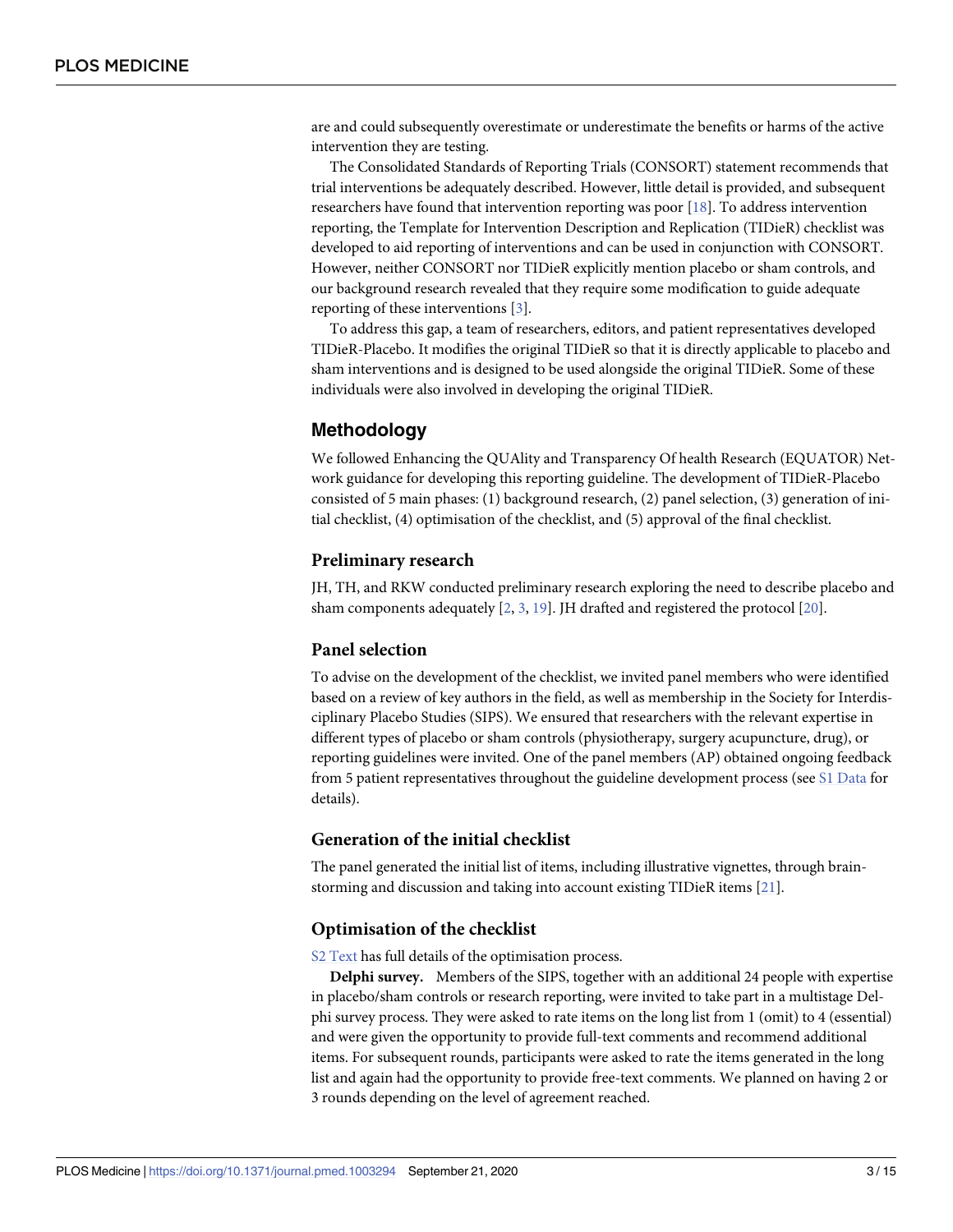<span id="page-4-0"></span>**Consensus meeting and approval of final checklist.** The results of the Delphi survey were reported at a 2-day consensus meeting with the panel members (supplemented by additional guideline reporting experts) on 10–11 September 2019, in Oxford, UK. Meeting attendees discussed the results of the Delphi survey and agreed on the final list of items.

To reduce the burden of 'guideline fatigue', the panel agreed to be conservative in choices to deviate from existing related checklists (especially TIDieR and CONSORT). For similar reasons, we decided that the extension should be concise and machine-readable. We also agreed that items that were highly ranked by Delphi survey respondents should be kept. Disagreements were resolved by discussion.

#### **Deviations from protocol**

In the protocol, we anticipated having 12 members of the panel [\[20\]](#page-13-0), and the final number was 14.

#### **Results**

#### **TIDieR-Placebo panel**

Fifteen individuals were invited to be part of the TIDieR-Placebo panel, and 14 agreed. Nine were female, and 5 were male; 9 were based in the United Kingdom, 2 in the United States, 2 in Continental Europe, and 1 in Australia.

## **Generation of initial checklist**

This resulted in a long list of 45 placebo or sham components for potential inclusion. There were 14 generic items (which included all the original TIDieR items) and other items useful only for specific types of sham interventions (such as 'participant access to operation note detailing sham surgery').

#### **Optimisation of the checklist**

**Delphi survey.** For the first round of our web-based survey, we invited 172 participants, and 31% ( $n = 53$ ) responded (see [Table](#page-5-0) 1 for characteristics). Of the 45 items, 31 were ranked as essential or desirable by at least 85% of respondents, 14 were moderately ranked as essential or desirable by at least 65% of respondents, and 4 additional items were suggested in the freetext comments (S2 [Text](#page-12-0) presents full details). For round 2, only those who responded to round 1 (n = 53) were invited to take part. Sixty-six percent (35 of 53) responded. After 2 rounds, 36 items were included in the draft checklist.

**Consensus meeting.** Following the Delphi survey respondents, the placebo expert panel agreed that the original TIDieR items should be kept but that TIDieR-Placebo required 2 additions and several elaborations in order to be applicable to placebo or sham controls.

The 2 items most consistently ranked as 'essential' by *>*80% of Delphi respondents were reporting how placebo/sham components compared to those of the active intervention and measuring the success of blinding. To achieve the former, we recommend that descriptions of placebo or sham interventions are presented in a table alongside the active intervention's description. S1 [Table](#page-11-0) is a checklist that can be used to guide reporting of placebo and active interventions, and S2 [Table](#page-11-0) contains descriptions of active and placebo/sham drug, surgery, psychology, acupuncture, and physiotherapy interventions.

The group discussed measuring the success of blinding extensively. Earlier versions of the CONSORT Statements recommended it [[22](#page-13-0)], and later editions did not [\[23\]](#page-13-0). Whilst there are many cases in which lack of success of blinding does not indicate lower quality (for example,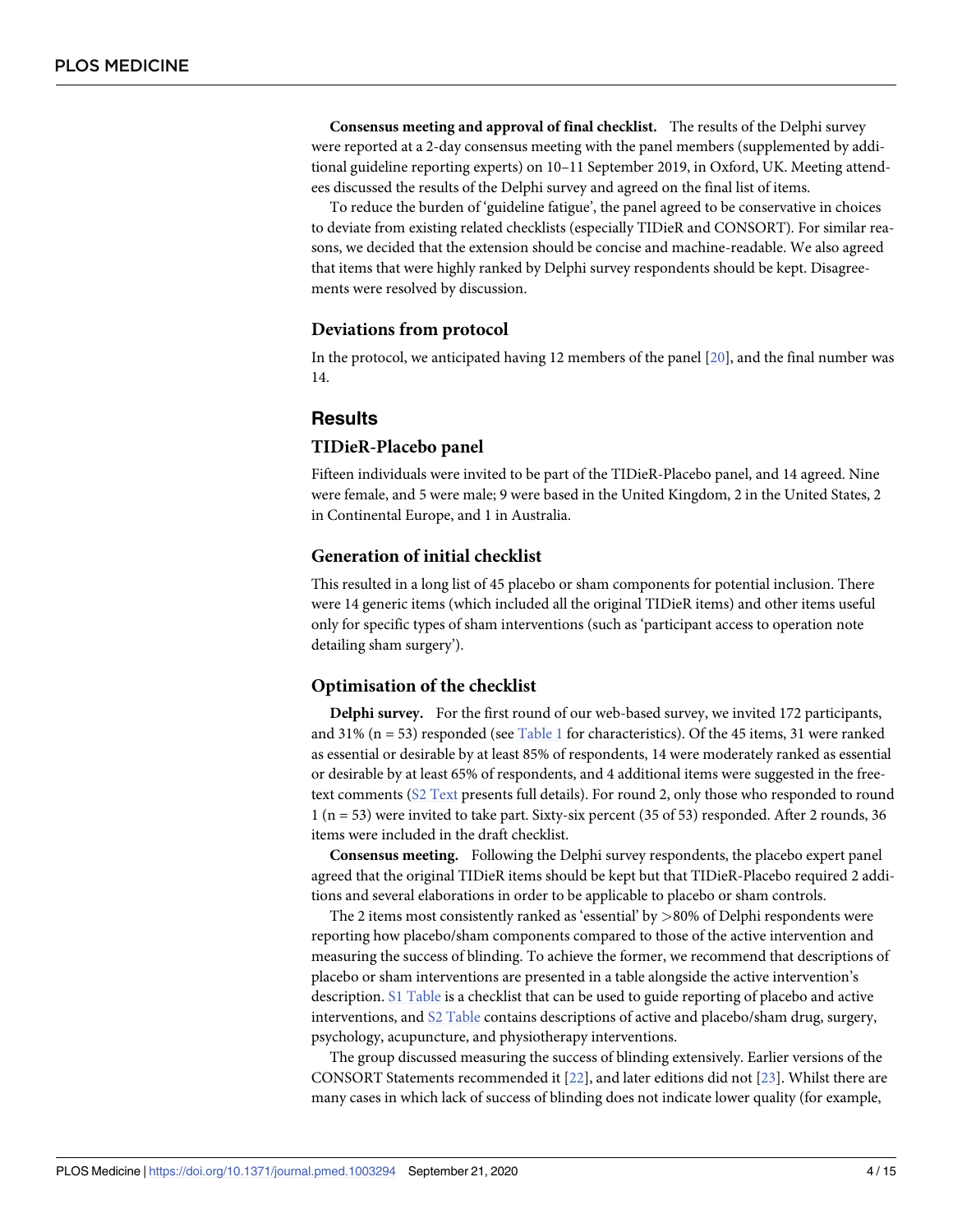<span id="page-5-0"></span>

| Demographics                                   | $n = 53(n)$    |
|------------------------------------------------|----------------|
| Country of residence                           |                |
| Europe                                         | 40             |
| <b>USA</b>                                     | 7              |
| Canada                                         | $\mathbf{1}$   |
| Australia                                      | $\mathbf{1}$   |
| New Zealand                                    | $\mathbf{1}$   |
| Israel                                         | $\mathbf{1}$   |
| Not answered                                   | $\overline{c}$ |
| Profession (tick all that apply)               |                |
| Academic                                       | 36             |
| Psychologist                                   | 19             |
| Physician                                      | 8              |
| Physiotherapist                                | 3              |
| Acupuncturist                                  | $\overline{c}$ |
| Psychotherapist                                | $\overline{c}$ |
| Journal editor                                 | $\mathbf{1}$   |
| Areas of practice (tick all that apply)        |                |
| Health and medical psychology                  | 18             |
| Clinical psychology                            | 15             |
| Psychosomatic medicine                         | 12             |
| Cognitive neuroscience                         | 11             |
| Primary care                                   | 8              |
| Epidemiology                                   | 5              |
| Anaesthesiology                                | $\overline{4}$ |
| Pain                                           | $\overline{4}$ |
| Internal medicine                              | 3              |
| Psychiatry                                     | 3              |
| Medical ethics and philosophy                  | 3              |
| Physiotherapy                                  | 3              |
| Clinical trials                                | 3              |
| Rehabilitation                                 | $\overline{c}$ |
| Surgery                                        | $\overline{c}$ |
| Neurology                                      | $\mathbf{1}$   |
| Behavioural neuroscience                       | $\mathbf{1}$   |
| Anthropology                                   | $\,1$          |
| Integrative medicine oncology                  | $\mathbf{1}$   |
| Wellbeing and healing                          | $\mathbf{1}$   |
| Chiropractic education                         | $\mathbf{1}$   |
| Number of years since award of doctoral degree |                |
| $\leq$ 10 years                                | 27             |
| 10< and $\leq$ 20 years                        | 13             |
| 20< and $\leq$ 30 years                        | 6              |
|                                                |                |
| $>$ 30 years                                   | 3              |

| Table 1. Respondent characteristics. |  |  |
|--------------------------------------|--|--|
|--------------------------------------|--|--|

<https://doi.org/10.1371/journal.pmed.1003294.t001>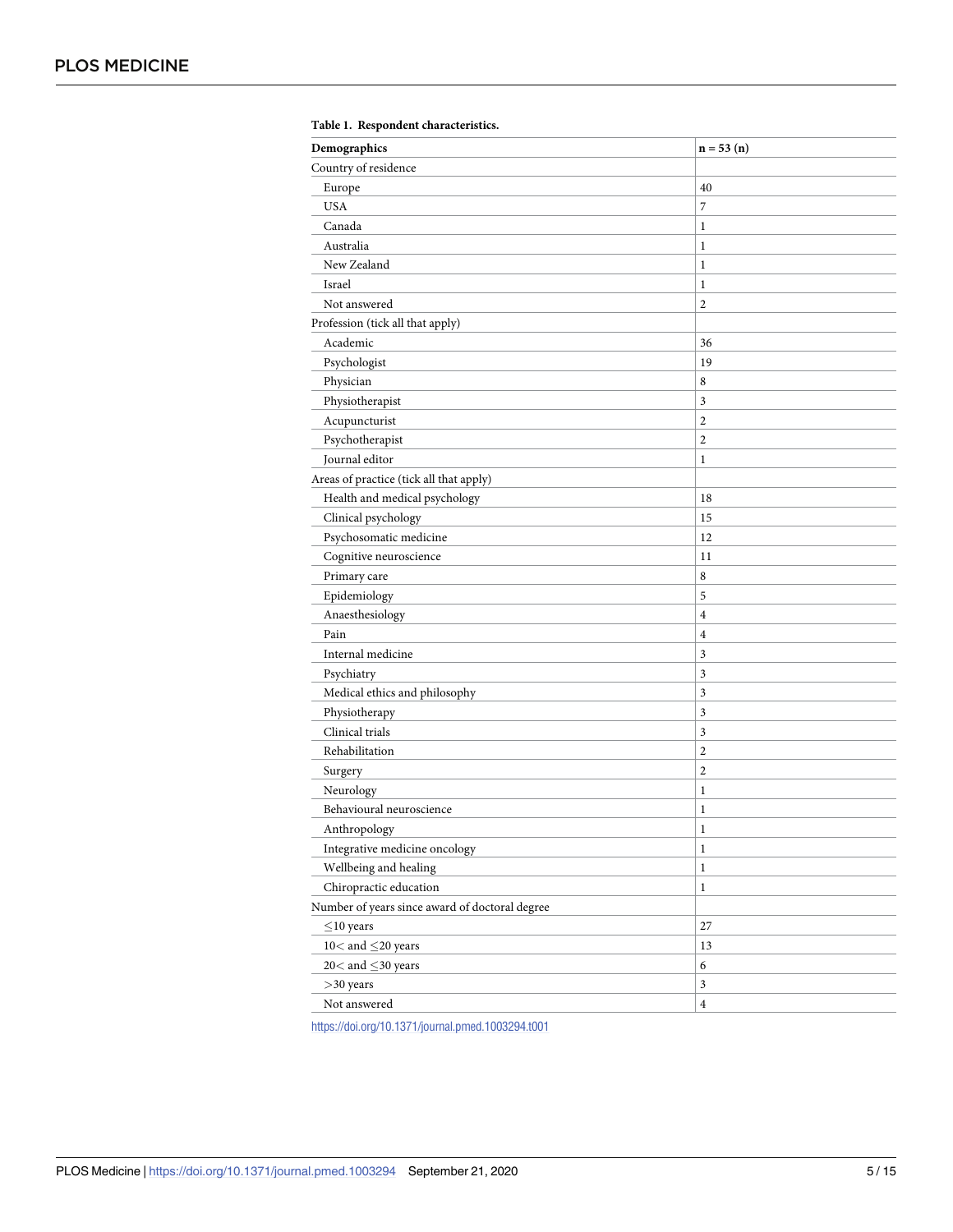<span id="page-6-0"></span>in medication cessation trials and most exercise trials), measuring the success of blinding often indicates whether the placebo or sham functioned as intended [[24](#page-13-0)]. Hence, knowing whether blinding was successful can be useful. Methods for measuring the success of blinding have been developed and are currently in use. They include Bang's 'blinding index' (BI) [\[25\]](#page-13-0) and James' BI [[26](#page-13-0)]. Both ask patients to state whether they believed they received the experimental active intervention. In light of these considerations and to remain faithful to the Delphi survey responses, we agreed to add measuring the success of blinding as a TIDieR-Placebo item. We added a caveat that a measure of the success of blinding (or indeed any of the other items) is not to condemn researchers that have not done so but to encourage those who have measured the fidelity of blinding to report it. We plan to provide an outline of the case for and against measuring the success of blinding in a separate publication; see S3 [Text](#page-12-0) for additional discussion of this point.

The additional explanations required to describe placebo or sham controls are all below and in S2 [Table.](#page-11-0) There was an extensive discussion around whether to use the term 'setting' (which was recommended in the free-text comments by Delphi respondents but not used by the original TIDieR). In the meeting, it was agreed by most attendees that setting as well as location for item 7 (Where) can influence outcomes. Location is typically understood as geographic location, whereas setting can also include potentially important features of the location, such as lighting and noise. Birth setting trials were the most markedly affected, with between 68% and 85% of eligible women declining to be in trials because of preference for a particular healthcare setting [[27](#page-13-0)]. In some trials, less specialised and less costly home settings are as effective as hospital settings, independently of geographic location [\[28,](#page-13-0) [29\]](#page-13-0). Studies have also found that factors such as noise, daylight deprivation, and light intensity may increase stress and pain level, as well as affect length of hospital stay [\[30–32](#page-13-0)]. Also, surgical patients might be recruited from outpatient clinics, preadmission clinics, or research clinics. Each of these settings comes with a different potential anxiety that affect the type of patient recruited as well as preoperative scores, which in turn can affect surgical outcomes. None of them are primarily related to geographic location [[33](#page-13-0)].

An issue that arose at the consensus meeting, but not the Delphi survey, surrounded the ambiguity around whether certain control interventions are shams or placebos. For example, in one trial measuring methods to reduce stress amongst researchers of violence, researchers allocated participants to either group debriefings or 3 leisure sessions consisting of uplifting film viewings [[34](#page-13-0)]. The film viewings were not described as sham interventions, and it is not clear whether they functioned as placebo/sham controls because taking 'time out' to watch a light-hearted film could, and indeed has been known to, change physiology [\[35\]](#page-14-0). Hence, in these cases, we recommend reporting the control according to TIDieR-Placebo. The same applies if the control is usual care or waiting list [\[36\]](#page-14-0).

After the meeting, the report and checklist were distributed to the participants to ensure it reflected all decisions made, and this explanatory document was generated. It was then tested for face validity with 20 researchers who were conducting placebo or sham-controlled trials of different types. As a result, minor modifications were made.

#### **Final TIDieR-Placebo checklist**

We have elaborated on items only when they require explanation over and above that already provided in the original TIDieR statement (see [Table](#page-7-0) 2; downloadable version: S1 [Table](#page-11-0)).

**1. Brief name: Provide the name or a phrase that describes the placebo/sham intervention**. Brand-name, expensive interventions have been shown in some studies to have greater effects (see above). The name also enables easy identification of the placebo or sham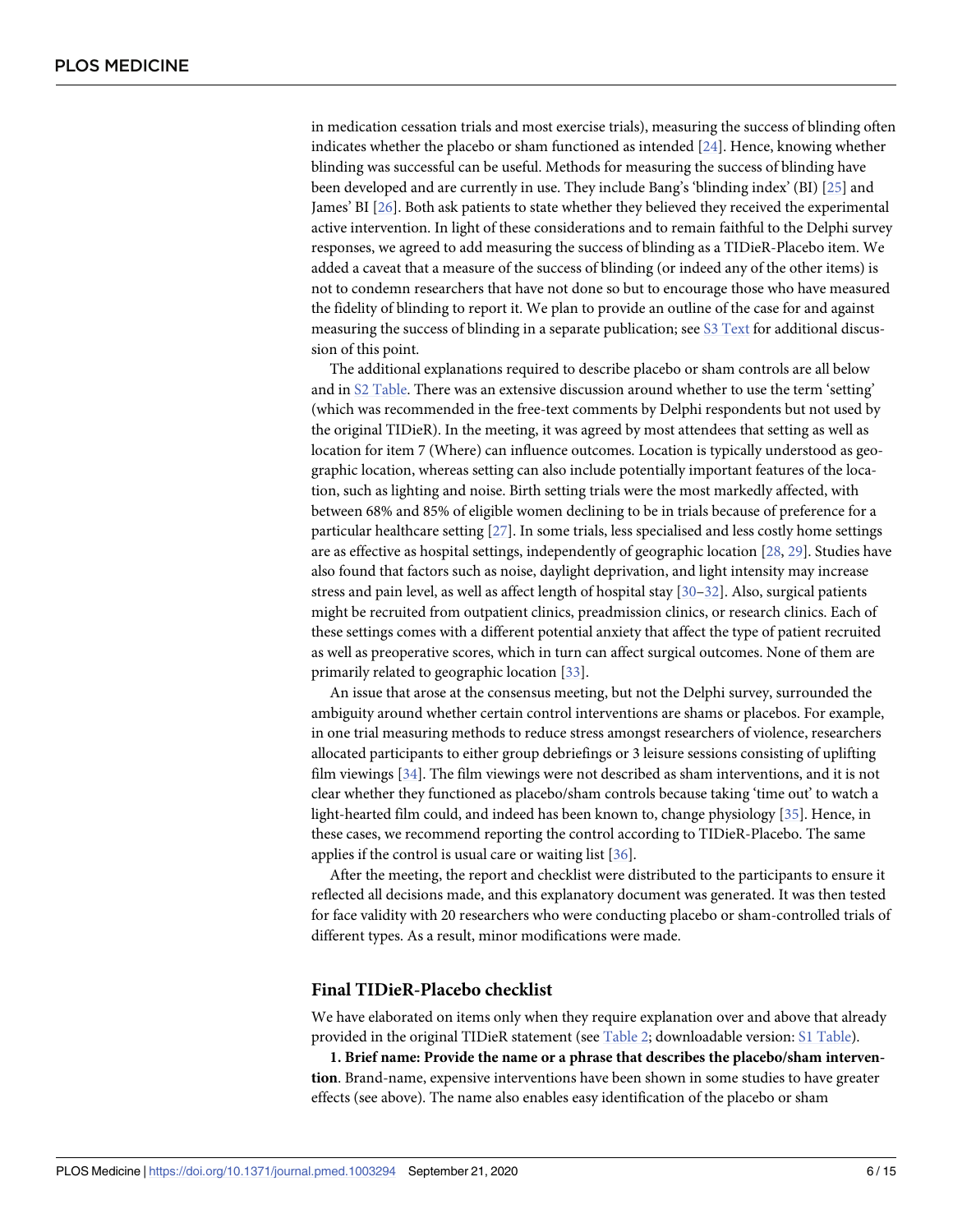#### <span id="page-7-0"></span>**[Table](#page-6-0) 2. TIDieR-Placebo checklist (to be used alongside TIDieR-Placebo guide).**

| Item                                                                                                                                                                                                                                                                                                       | <b>Where Located</b>                             |                    |                                                                                                                                                                                                                                                                                                                            | <b>Where Located</b>                             |                    |
|------------------------------------------------------------------------------------------------------------------------------------------------------------------------------------------------------------------------------------------------------------------------------------------------------------|--------------------------------------------------|--------------------|----------------------------------------------------------------------------------------------------------------------------------------------------------------------------------------------------------------------------------------------------------------------------------------------------------------------------|--------------------------------------------------|--------------------|
|                                                                                                                                                                                                                                                                                                            | Primary paper<br>(page or<br>appendix<br>number) | Other<br>(details) |                                                                                                                                                                                                                                                                                                                            | Primary paper<br>(page or<br>appendix<br>number) | Other<br>(details) |
| <b>Active intervention</b>                                                                                                                                                                                                                                                                                 |                                                  |                    | Placebo/sham intervention                                                                                                                                                                                                                                                                                                  |                                                  |                    |
| 1 Brief Name                                                                                                                                                                                                                                                                                               |                                                  |                    |                                                                                                                                                                                                                                                                                                                            |                                                  |                    |
| Provide the name or a phrase that describes the<br>intervention                                                                                                                                                                                                                                            |                                                  |                    | Provide the name or a phrase that describes the<br>placebo/sham intervention                                                                                                                                                                                                                                               |                                                  |                    |
| 2 Why                                                                                                                                                                                                                                                                                                      |                                                  |                    |                                                                                                                                                                                                                                                                                                                            |                                                  |                    |
| Describe any rationale, theory, or goal of the<br>elements essential to the intervention                                                                                                                                                                                                                   |                                                  |                    | Describe any rationale, theory, or goal of the<br>elements essential to the placebo/sham<br>intervention*                                                                                                                                                                                                                  |                                                  |                    |
| 3 What (materials)                                                                                                                                                                                                                                                                                         |                                                  |                    |                                                                                                                                                                                                                                                                                                                            |                                                  |                    |
| Describe any physical or informational<br>materials used in the intervention, including<br>those provided to participants or used in<br>intervention delivery or in training of<br>intervention providers. Provide information on<br>where the materials can be accessed (such as<br>online appendix, URL) |                                                  |                    | Describe any physical or informational materials<br>used in the placebo/sham intervention, including<br>those provided to participants or used in<br>intervention delivery or in training of intervention<br>providers. Provide information on where the<br>materials can be accessed (such as an online<br>appendix, URL) |                                                  |                    |
| 4 What (procedures)                                                                                                                                                                                                                                                                                        |                                                  |                    |                                                                                                                                                                                                                                                                                                                            |                                                  |                    |
| Describe each of the procedures, activities, and/<br>or processes used in the intervention, including<br>any enabling or support activities                                                                                                                                                                |                                                  |                    | Describe each of the procedures, activities, and/or<br>processes used in the placebo/sham intervention,<br>including any enabling or support activities                                                                                                                                                                    |                                                  |                    |
| 5 Who provided                                                                                                                                                                                                                                                                                             |                                                  |                    |                                                                                                                                                                                                                                                                                                                            |                                                  |                    |
| For each category of intervention provider<br>(such as psychologist, nursing assistant),<br>describe their expertise, background, and any<br>specific training given                                                                                                                                       |                                                  |                    | For each category of placebo/sham intervention<br>provider (such as psychologist, nursing assistant),<br>describe their expertise, background, and any<br>specific training given                                                                                                                                          |                                                  |                    |
| 6 How                                                                                                                                                                                                                                                                                                      |                                                  |                    |                                                                                                                                                                                                                                                                                                                            |                                                  |                    |
| Describe the modes of delivery (such as face to<br>face or by some other mechanism, such as<br>internet or telephone) of the intervention and<br>whether it was provided individually or in a<br>group                                                                                                     |                                                  |                    | Describe the modes of delivery (such as face to face<br>or by some other mechanism, such as internet or<br>telephone) of the placebo/sham intervention and<br>whether it was provided individually or in a group                                                                                                           |                                                  |                    |
| 7 Where                                                                                                                                                                                                                                                                                                    |                                                  |                    |                                                                                                                                                                                                                                                                                                                            |                                                  |                    |
| Describe the type(s) of location(s) where the<br>intervention occurred, including any necessary<br>infrastructure or relevant features                                                                                                                                                                     |                                                  |                    | Describe the type(s) of locations(s) and settings<br>where the placebo/sham intervention occurred,<br>including any necessary infrastructure or relevant<br>features                                                                                                                                                       |                                                  |                    |
| 8 When and how much                                                                                                                                                                                                                                                                                        |                                                  |                    |                                                                                                                                                                                                                                                                                                                            |                                                  |                    |
| Describe the number of times the intervention<br>was delivered and over what period of time,<br>including the number of sessions, their<br>schedule, and their duration, intensity, or dose                                                                                                                |                                                  |                    | Describe the number of times the placebo/sham<br>intervention was delivered and over what period of<br>time, including the number of sessions, their<br>schedule, and their duration, intensity, or dose. If<br>relevant, include the duration of the pre- and<br>postrandomisation consultations                          |                                                  |                    |
| 9 Tailoring                                                                                                                                                                                                                                                                                                |                                                  |                    |                                                                                                                                                                                                                                                                                                                            |                                                  |                    |
| If the intervention was planned to be<br>personalised, titrated, or adapted, then describe<br>what, why, when, and how                                                                                                                                                                                     |                                                  |                    | If the placebo/sham intervention was planned to be<br>personalised, titrated, or adapted, then describe<br>what, why, when, and how                                                                                                                                                                                        |                                                  |                    |
| <b>10 Modifications</b>                                                                                                                                                                                                                                                                                    |                                                  |                    |                                                                                                                                                                                                                                                                                                                            |                                                  |                    |
| If the intervention was modified during the<br>course of the study, describe the changes (what,<br>why, when, and how)                                                                                                                                                                                     |                                                  |                    | If the placebo/sham intervention was modified<br>during the course of the study, describe the changes<br>(what, why, when, and how)                                                                                                                                                                                        |                                                  |                    |

(*Continued*)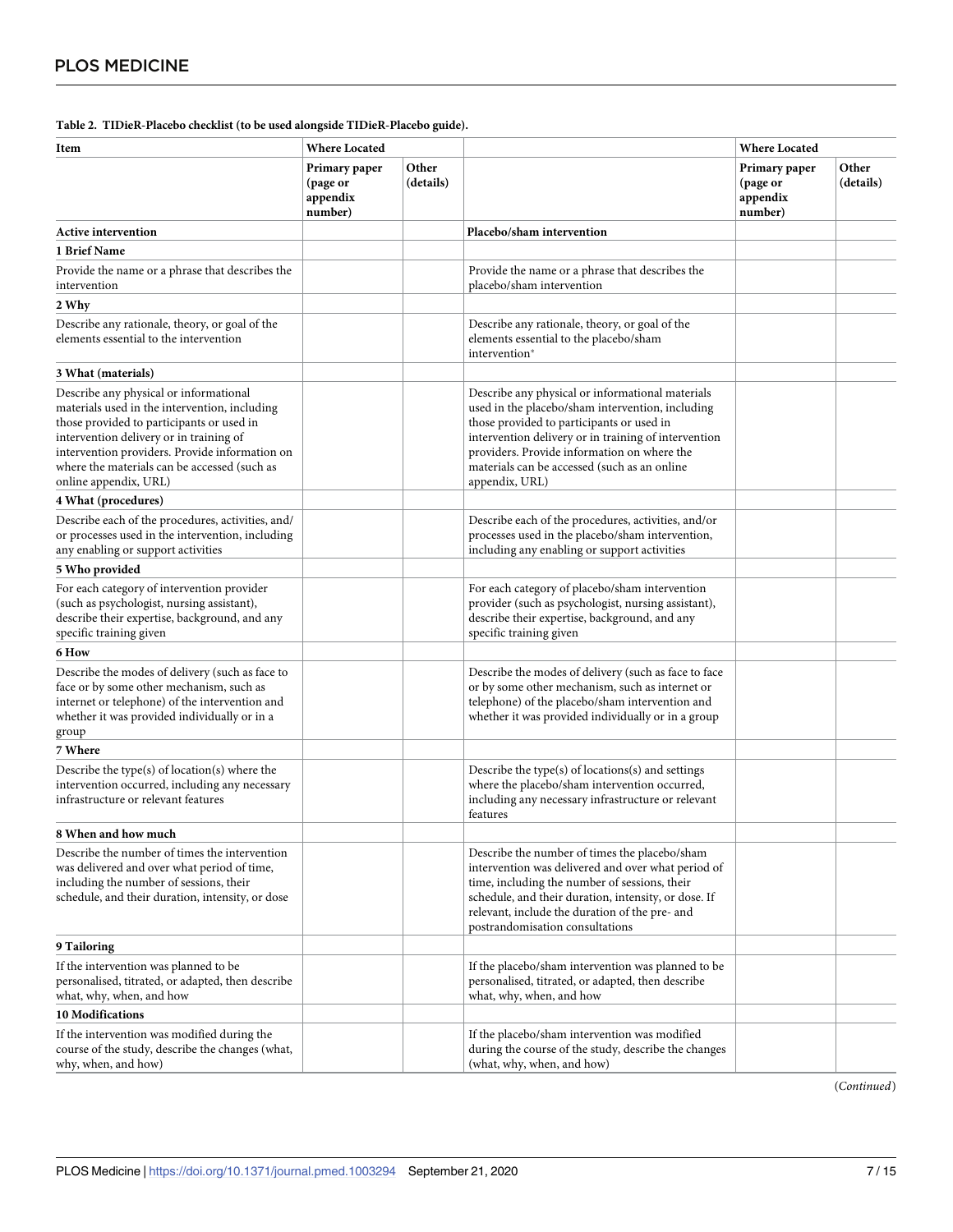<span id="page-8-0"></span>**Table 2.** (Continued)

| Item                                                                                                                                                                           | <b>Where Located</b>                             |                    |                                                                                                                                                                                             | <b>Where Located</b>                             |                    |
|--------------------------------------------------------------------------------------------------------------------------------------------------------------------------------|--------------------------------------------------|--------------------|---------------------------------------------------------------------------------------------------------------------------------------------------------------------------------------------|--------------------------------------------------|--------------------|
|                                                                                                                                                                                | Primary paper<br>(page or<br>appendix<br>number) | Other<br>(details) |                                                                                                                                                                                             | Primary paper<br>(page or<br>appendix<br>number) | Other<br>(details) |
| <b>Active intervention</b>                                                                                                                                                     |                                                  |                    | Placebo/sham intervention                                                                                                                                                                   |                                                  |                    |
| 11 How well: planned                                                                                                                                                           |                                                  |                    |                                                                                                                                                                                             |                                                  |                    |
| Planned: If intervention adherence or fidelity<br>was assessed, describe how and by whom, and if<br>any strategies were used to maintain or improve<br>fidelity, describe them |                                                  |                    | Planned: If placebo/sham intervention adherence or<br>fidelity was assessed, describe how and by whom,<br>and if any strategies were used to maintain or<br>improve fidelity, describe them |                                                  |                    |
| 12 How well: actual                                                                                                                                                            |                                                  |                    |                                                                                                                                                                                             |                                                  |                    |
| Actual: If intervention adherence or fidelity was<br>assessed, describe the extent to which the<br>intervention was delivered as planned                                       |                                                  |                    | Actual: If placebo/sham intervention adherence or<br>fidelity was assessed, describe the extent to which<br>the intervention was delivered as planned                                       |                                                  |                    |
| 13 Measuring the success of blinding                                                                                                                                           |                                                  |                    |                                                                                                                                                                                             |                                                  |                    |
| Was blinding measured, and if so, how, and<br>what were the results of such measurement?                                                                                       |                                                  |                    |                                                                                                                                                                                             |                                                  |                    |

<https://doi.org/10.1371/journal.pmed.1003294.t002>

intervention in the report. Abbreviations or acronyms should be explained in full or short descriptive statements provided. Examples:

- '0.9% normal saline [\[37\]](#page-14-0)'.
- '. . .the enhanced group's active treatment was referred to as Singulair [[38](#page-14-0)]'.

**2. Why: Describe any rationale, theory, or goal of the elements essential to the placebo/ sham intervention**. The rationale for the placebo or sham chosen will usually (but not always) be to control for certain components of the active intervention. These components should be specified so that readers can appraise the extent to which this aim was achieved. Examples:

- 'Because brand names are associated with increased perceived potency [\[38\]](#page-14-0)'.
- 'To control for therapist contact and support, expectations, homework tasks, etc, RT [Relaxation Techniques] participants were taught a series of relaxation techniques. . . [\[39\]](#page-14-0)'.

**3. What (materials): Describe any physical or informational materials used in the placebo/sham intervention, including those provided to participants or used in intervention delivery or in training of intervention providers. Provide information on where the materials can be accessed (such as an online appendix, URL)**. Examples:

- 'We used transcutaneous electrical nerve stimulation (TENS) equipment. . .For sham, instead of DD [Dense Disperse], a 40Hz adjustable (ADJ) wave was used [[40](#page-14-0)]'.
- '. . .placebo (consisting of calcium phosphate, starch, cellulose, and magnesium stearate). . . the placebo tablets were the same size and shape as the penicillin tablets, the tablets were not identical owing to the cost implications of overencapsulation (the placebo tablets were unmarked, and the penicillin tablets were marked) [\[41\]](#page-14-0)'.

**4. What (procedures): Describe each of the procedures, activities, and/or processes used in the placebo/sham intervention, including any enabling or support activities**. Beyond describing standard procedures, reporting of more subtle procedures (such as nonverbal cues) [\[42,](#page-14-0) [43\]](#page-14-0) and context [\[44\]](#page-14-0) can influence outcomes. Examples: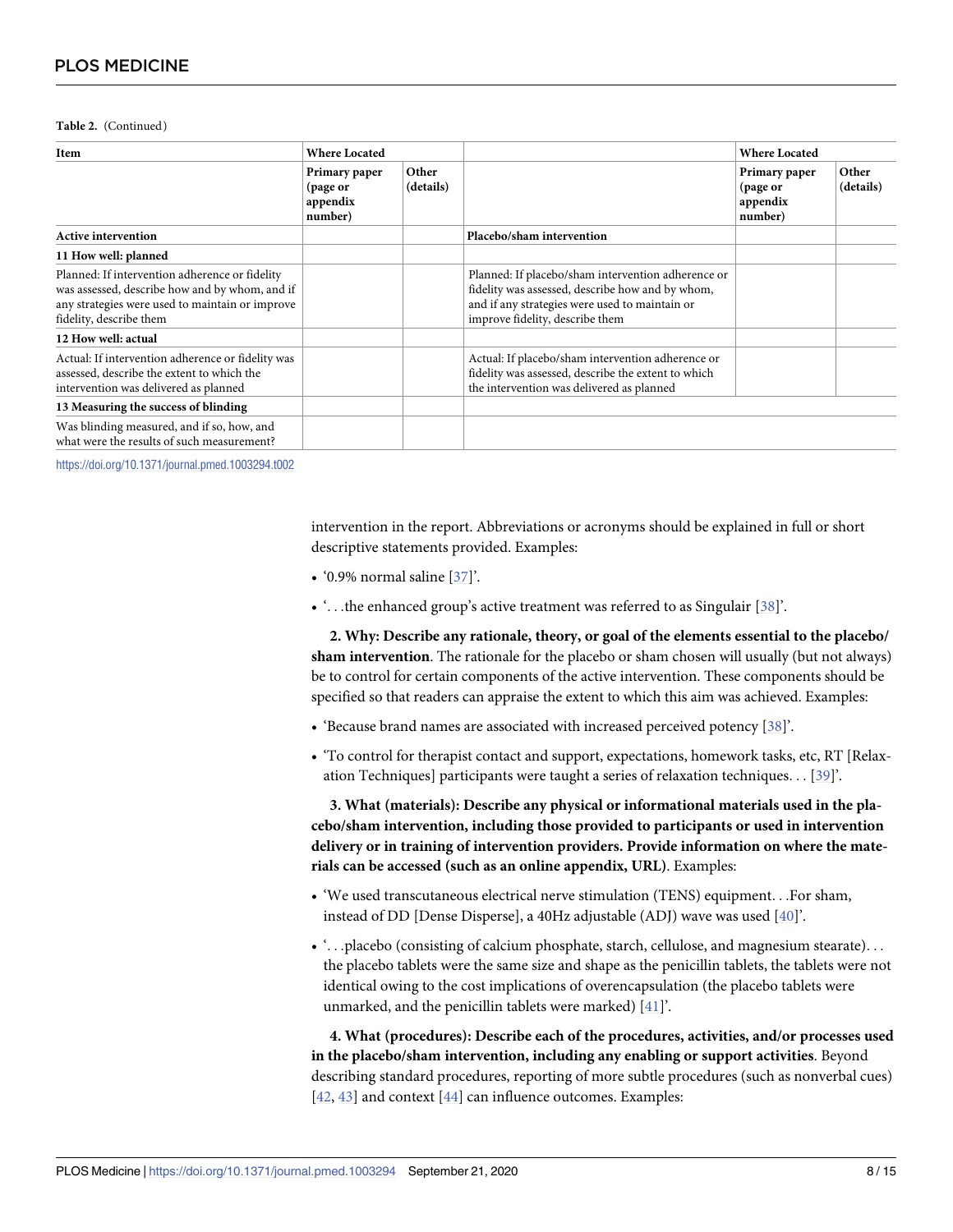- <span id="page-9-0"></span>• 'Participants were encouraged to discuss their health anxiety and helpful ways of coping with it and to provide support to others randomised to the control group. The discussion forum was monitored by a clinical psychologist on a daily basis to ensure that discussions were conducted in a respectful manner [\[45\]](#page-14-0)'.
- 'The placebo group received a sham Kinesio Tape application, consisting of a single I-strip of the same tape applied transversely immediately above the point of maximum lumbar pain [\[46\]](#page-14-0)'.

**5. Who provided: For each category of placebo/sham intervention provider (such as psychologist, nursing assistant), describe their expertise, background, and any specific training given**. [\[47\]](#page-14-0) Examples:

- '4 physical therapists, all with a minimum of 5 years of clinical experience in outpatient orthopaedic settings [[48](#page-14-0)]'.
- 'Six acupuncturists trained in traditional Chinese medicine, licensed by the Texas State Board of Medical Examiners, were recruited through the American College of Acupuncture & Oriental Medicine (ACAOM). To ensure uniformity, all were Chinese, male, and had at least two years of clinical experience [[40](#page-14-0)]'.

**6. How: Describe the modes of delivery (such as face to face or by some other mechanism, such as internet or telephone) of the placebo/sham intervention and whether it was provided individually or in a group**. Examples:

- 'Three of the sessions were face-to-face, where the patient came into the hospital to meet with the therapist. The other five sessions were completed by telephone to increase the likeli-hood of attendance and reduce the stress of travel for participants [\[39\]](#page-14-0)'.
- 'Intervention was delivered over the phone [[49](#page-14-0)]'.

**7. Where: Describe the type(s) of locations(s) and settings where the placebo/sham intervention occurred, including any necessary infrastructure or relevant features**. Both geographic location and features of the location (setting) can be important. Examples:

- '32 hospital sites in the UK [[50](#page-14-0)]'.
- 'Cadet Physical Therapy Clinic at the United States Military Academy or Keller Army Community Hospital at West Point, NY [\[48\]](#page-14-0)'.

**8. When and how much: Describe the number of times the placebo/sham intervention was delivered and over what period of time, including the number of sessions, their schedule, and their duration, intensity, or dose**. If relevant, include the duration of the pre- and postrandomisation consultations. Reporting the pre- and postintervention consultation details is especially important in cases in which practitioners are not blinded after randomisation (as is often the case in sham surgery trials). In the prerandomisation consultation, equal time and the same 'quality of care' [\[51\]](#page-14-0) might be spent describing the placebo compared with the experimental active intervention. One of our surgical trial experts (JLR) highlighted his experience of the ease with which postsurgical consultations or clinical contact with other treating health professionals can advertently or inadvertently unblind the patient and subsequently affect some clinical outcomes. For example, a recovery nurse might read an operation note (and learn which group the patient was in) and, not knowing the patient was in a trial, reveal to the patient which intervention they received. Examples: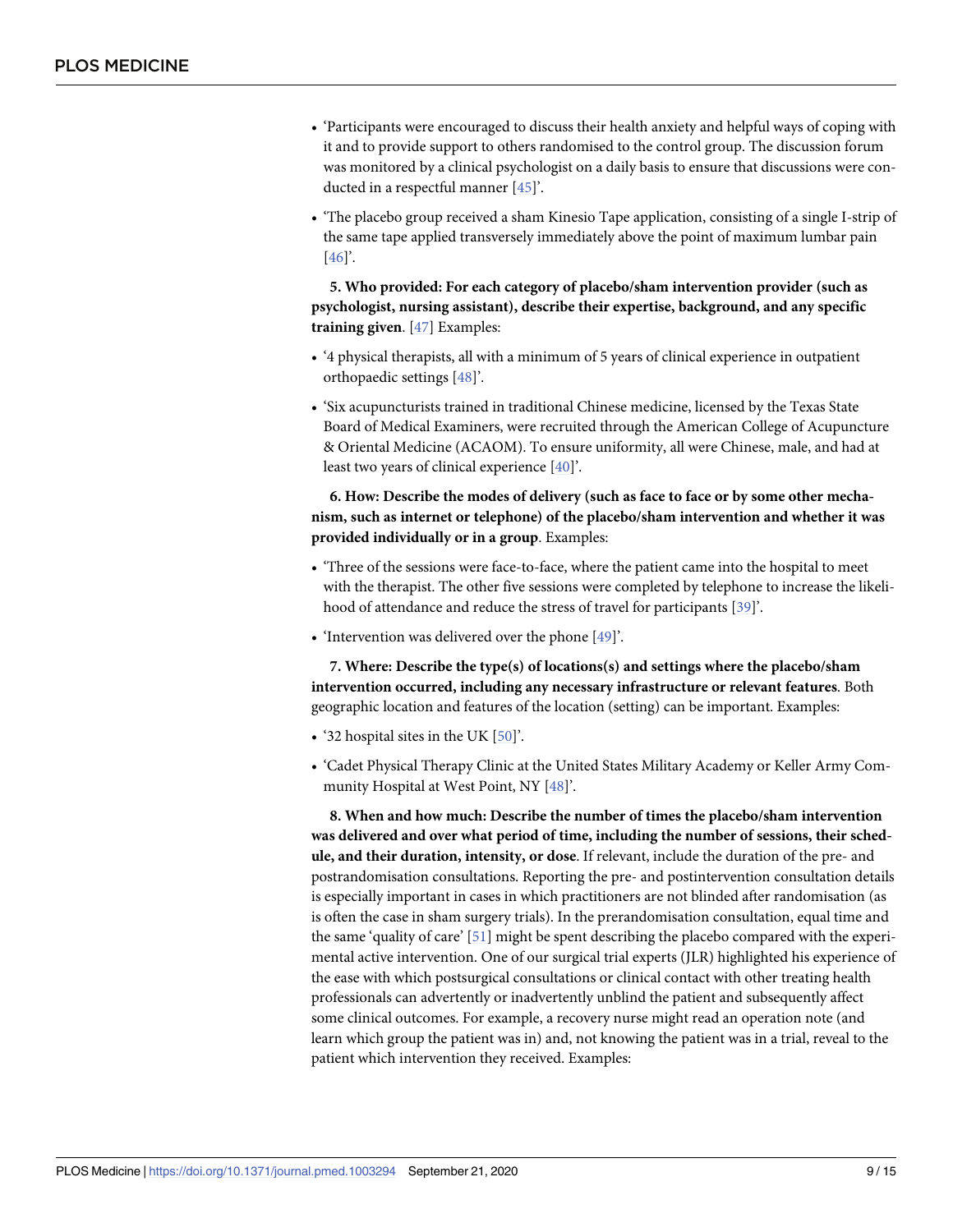- <span id="page-10-0"></span>• '. . .a loading dose of 1 g of tranexamic acid infused over 10 min, followed by intravenous infusion of . . .matching placebo (0.9% saline). . .over 8 h  $[52]$ '.
- 'For sham, instead of dense disperse wave, a 40Hz adjustable wave was used. Voltage was increased until the patient could feel it and then immediately turned off. Patients rested for 20' with the needles retained, but without TENS stimulation [[40](#page-14-0)]'.

**9. Tailoring: If the placebo/sham intervention was planned to be personalised, titrated, or adapted, then describe what, why, when, and how**. Examples:

- 'Participants were asked if the tape was limiting lumbar movement and, if so, the tape was reapplied so that they had unrestricted range of motion [[53](#page-14-0)]'.
- 'Patients were allowed to receive placebo beyond radiographic progression as long as they continued to have clinical benefit [\[54\]](#page-15-0)'.

#### **10. Modifications: If the placebo/sham intervention was modified during the course of the study, describe the changes (what, why, when, and how)**. Examples:

- 'In some cases, the face-to-face were replaced with phone sessions if needed [\[55](#page-15-0)]'.
- $\cdot$ ...the protocol was amended to require a time-out before the beginning of surgery [sham] neurosurgery] on each side of the brain, with the coordinates confirmed by the surgeon and documented in writing by a study coordinator or other surgical team member before penetration of the brain [[56](#page-15-0)]'.

**11. How well (planned): If placebo/sham intervention adherence or fidelity was assessed, describe how and by whom, and if any strategies were used to maintain or improve fidelity, describe them**. Planning to measure adherence to active as well as placebo/ sham intervention could help detect whether an adverse event or unblinding may have contributed to change in adherence. Examples:

- 'We also requested that patients complete a diary card on which the number of pills [placebo and active intervention] taken every day was recorded [[57](#page-15-0)]'.
- '[Sham exercise] Sessions were recorded in a logbook to ensure compliance [\[58\]](#page-15-0)'.

**12. How well (actual): If placebo/sham intervention adherence or fidelity was assessed, describe the extent to which the intervention was delivered as planned**. Examples:

- 'Four patients did not receive the allocated injection (1 in the placebo group and 3 in the corticosteroid group) due to nonattendance (n = 2; 1%) or alternative medical advice (n = 2; 1%) [\[59\]](#page-15-0)'.
- $\therefore$  . the proportion of patients who reported taking at least 75% of the tablets was similar in the two groups (79% in the penicillin group and 78% in the placebo group)  $[41]$ .

**13. Measuring the success of blinding: Was blinding measured, and if so, how, and what were the results of such measurement?** Failure to demonstrate the success of blinding does not imply that the trial is invalid or lower quality. However, it can be useful to know whether blinding was successful in cases where it was measured. Examples:

- 'As the James' blinding indices were *>*0.5 and Bang's blinding indices did not approach 1 or −1, participants were considered to have been blinded successfully on average [\[60\]](#page-15-0)'.
- 'Treatment allocation was correctly guessed by the outcome assessor in 53% (20/38) of cases receiving the placebo injection only, 39% (16/41) of cases receiving the placebo injection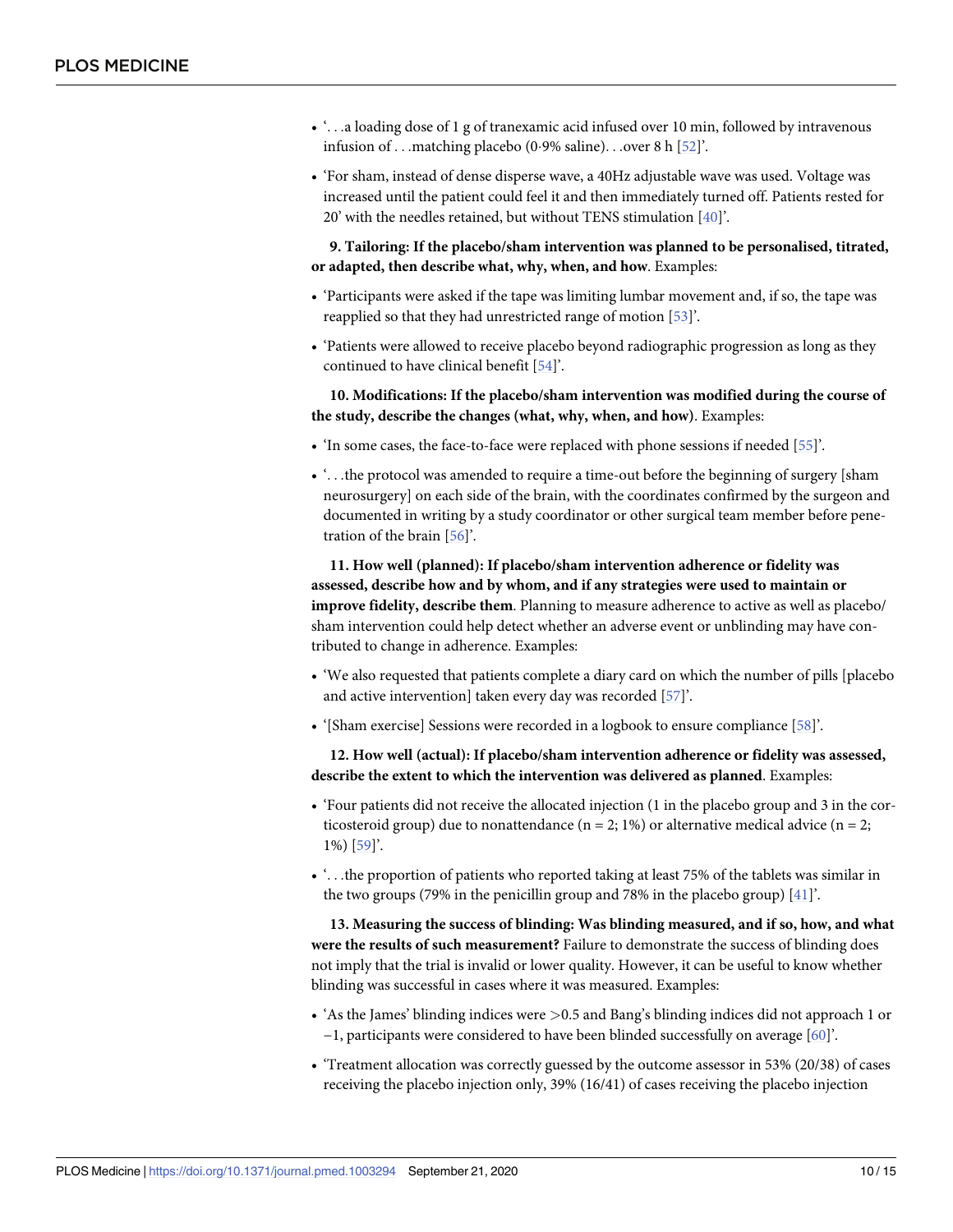<span id="page-11-0"></span>plus physiotherapy, 44% (18/41) of cases receiving the corticosteroid injection only, and 39% (15/38) of cases receiving the corticosteroid injection plus physiotherapy [\[59\]](#page-15-0)'.

## **Discussion**

#### **Summary**

To facilitate critical appraisal of the benefits and harms of the active interventions with which they are compared, placebo or sham controls need to be reported with the same rigour as experimental active interventions. Some features of placebo or sham controls require emphasis for complete reporting, such as nonverbal cues, setting, and success of blinding. Here, we report the development of TIDieR-Placebo, a reporting guideline intended to encourage the concise and accurate reporting of the nature and implementation of placebo or sham controls so as to aid in the interpretation and use of clinical research findings.

#### **Strengths and limitations**

We followed the methodology recommended by the EQUATOR Network and believe this is the first guideline to explicitly incorporate patient perspectives. A limitation is that our survey for eliciting potential TIDieR-Placebo items asked readers to consider drug, surgery, psychological, and acupuncture, but not some other intervention subtypes such as physiotherapy, psychological, or behavioural interventions. To mitigate this, some members of the team are behavioural trial (CM) and physiotherapy trial (SL) experts. Also, our sample of survey respondents, whilst experts in placebo/sham interventions, may have been unrepresentative. Because our background research showed that placebo components are often ignored, we believed it was necessary to focus on researchers who were familiar with placebo and sham interventions. To mitigate this, we sent the manuscript to 20 trialists who user tested the manuscript and took their feedback into account.

#### **Conclusion and recommendations**

TIDieR-Placebo is a user-friendly guide for reporting placebo and sham control interventions that can be used alongside other checklists. Its use will enhance the understanding and ability to implement and appraise placebo- and sham-controlled trials. We would encourage that it be recommended by journal editors, included by the EQUATOR Network, and used alongside other checklists, particularly CONSORT. Core members of the panel will work with EQUA-TOR, CONSORT, and TIDieR working groups to review and develop the guideline in the future.

# **Supporting information**

**S1 [Table.](http://journals.plos.org/plosmedicine/article/asset?unique&id=info:doi/10.1371/journal.pmed.1003294.s001) TIDieR-Placebo checklist (to be used alongside TIDieR-Placebo guide).** TIDieR, Template for Intervention Description and Replication. (DOCX)

**S2 [Table.](http://journals.plos.org/plosmedicine/article/asset?unique&id=info:doi/10.1371/journal.pmed.1003294.s002) Examples of TIDieR-Placebo with illustrations of pharmacological, surgical, psychological, acupuncture, behavioural**�**, and physiotherapy placebo/shams and active interventions.** TIDieR, Template for Intervention Description and Replication. (DOCX)

**S1 [Data](http://journals.plos.org/plosmedicine/article/asset?unique&id=info:doi/10.1371/journal.pmed.1003294.s003). Results of public and patient involvement.** (DOCX)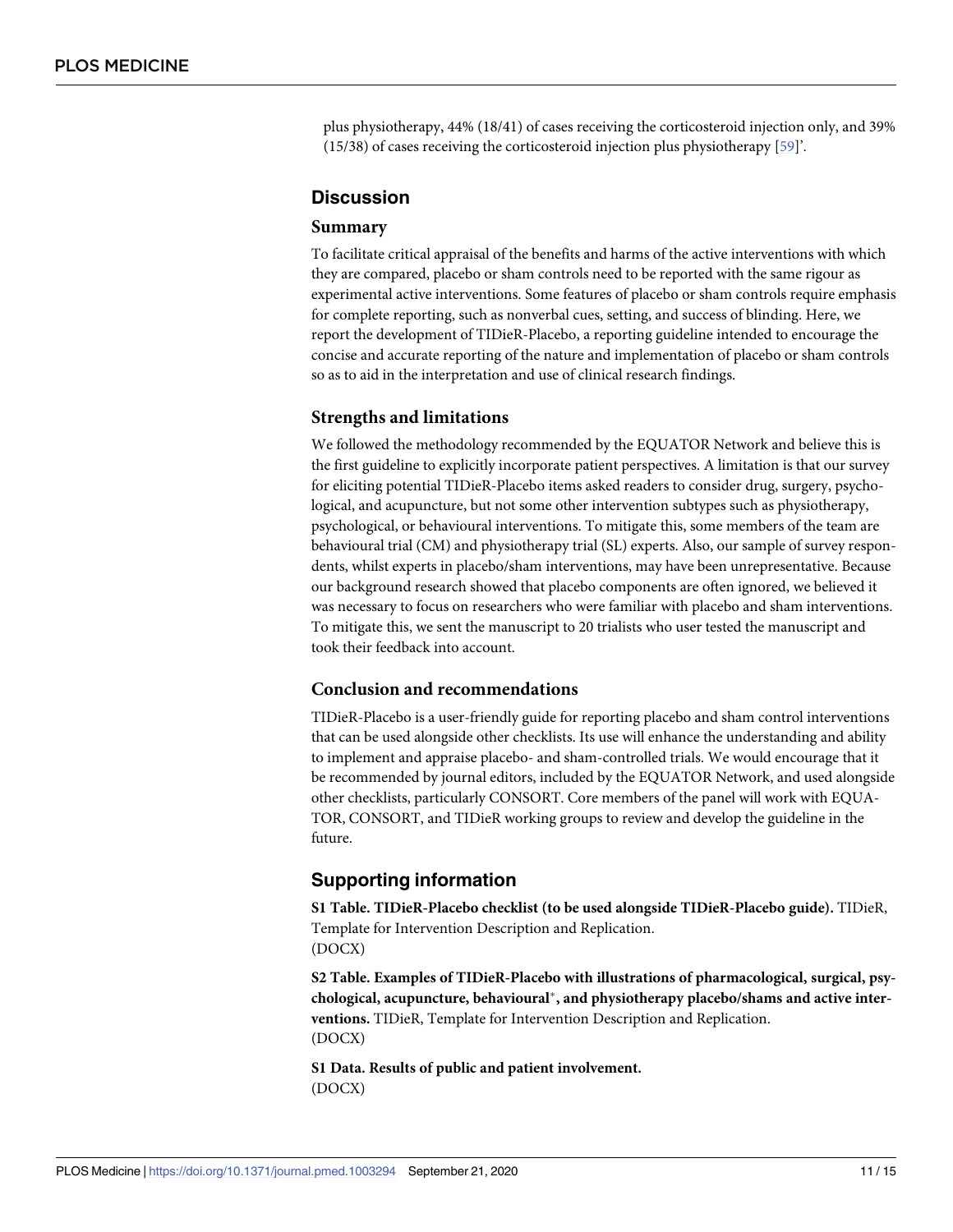<span id="page-12-0"></span>**S1 [Text](http://journals.plos.org/plosmedicine/article/asset?unique&id=info:doi/10.1371/journal.pmed.1003294.s004). Additional examples in which choice of placebo/sham influenced benefits or harms of active intervention.** (DOCX)

**S2 [Text](http://journals.plos.org/plosmedicine/article/asset?unique&id=info:doi/10.1371/journal.pmed.1003294.s005). Supporting information: Full report of Delphi consensus survey.**

(DOCX)

**S3 [Text](http://journals.plos.org/plosmedicine/article/asset?unique&id=info:doi/10.1371/journal.pmed.1003294.s006). Additional results.**

(DOCX)

# **Acknowledgments**

We acknowledge the insightful contributions of our non-placebo–expert participants, Michael Mittelman, Lenny Vasanthan, Deborah Carter, PhD, and Madhava Sai Viva Sivapuram, MD. We also appreciate and acknowledge the useful contributions of the placebo experts who participated in the Delphi survey and who agreed to be identified: Professor John Kelley, Professor Karin Meissner, Dr. Kaya Peerdeman, Professor Mirta Fiorio, Dr. Marco Testa, Professor Marco Annoni, Dr. Antonio Capafons, Professor Hugh Macpherson, Professor Dave Newell, Dr. Liesbeth van Vliet, Professor Klaus Linde, Dr. Opher Caspi, Dr. Johannes Laferton, Dr. Glacomo Rossettini, Professor Fabrizio Benedetti, and Dr. Daniel Moerman.

#### **References**

- **[1](#page-2-0).** Ellenberg SS, Temple R. Placebo-controlled trials and active-control trials in the evaluation of new treatments. Part 2: practical issues and specific cases. Ann Intern Med. 2000; 133(6):464–70. PMID: [10975965](http://www.ncbi.nlm.nih.gov/pubmed/10975965).
- **[2](#page-2-0).** Golomb BA, Erickson LC, Koperski S, Sack D, Enkin M, Howick J. What's in placebos: who knows? Analysis of randomized, controlled trials. Annals of internal medicine. 2010; 153(8):532–5.
- **[3](#page-2-0).** Webster RK, Howick J, Hoffmann T, Macdonald H, Collins GS, Rees JL, et al. Inadequate description of placebo and sham controls in a systematic review of recent trials. Eur J Clin Invest. 2019; 49(11): e13169. <https://doi.org/10.1111/eci.13169> PMID: [31519047.](http://www.ncbi.nlm.nih.gov/pubmed/31519047)
- **[4](#page-2-0).** Beard DJ, Campbell MK, Blazeby JM, Carr AJ, Weijer C, Cuthbertson BH, et al. Considerations and methods for placebo controls in surgical trials. The Lancet. 2020; 395(10226):828–38. [https://doi.org/](https://doi.org/10.1016/S0140-6736(19)33137-X) [10.1016/S0140-6736\(19\)33137-X](https://doi.org/10.1016/S0140-6736(19)33137-X)
- **[5](#page-2-0).** Howick J. The relativity of placebos: defending a modified version of Grünbaum's scheme. Synthese. 2017; 194(4):1363–96. <https://doi.org/10.1007/s11229-015-1001-0>
- **[6](#page-2-0).** de Craen AJ, Tijssen JG, de Gans J, Kleijnen J. Placebo effect in the acute treatment of migraine: subcutaneous placebos are better than oral placebos. J Neurol. 2000; 247(3):183–8. PMID: [10787112](http://www.ncbi.nlm.nih.gov/pubmed/10787112).
- **[7](#page-2-0).** Zhang W, Robertson J, Jones AC, Dieppe PA, Doherty M. The placebo effect and its determinants in osteoarthritis: meta-analysis of randomised controlled trials. Ann Rheum Dis. 2008; 67(12):1716–23. <https://doi.org/10.1136/ard.2008.092015> PMID: [18541604.](http://www.ncbi.nlm.nih.gov/pubmed/18541604)
- **[8](#page-2-0).** Moerman DE. Meaning, medicine, and the "placebo effect". Cambridge: Cambridge University Press; 2002.
- **[9](#page-2-0).** de Craen AJ, Roos PJ, Leonard de Vries A, Kleijnen J. Effect of colour of drugs: systematic review of perceived effect of drugs and of their effectiveness. BMJ. 1996; 313(7072):1624–6. PMID: [8991013.](http://www.ncbi.nlm.nih.gov/pubmed/8991013)
- **[10](#page-2-0).** Waber RL, Shiv B, Carmon Z, Ariely D. Commercial features of placebo and therapeutic efficacy. JAMA. 2008; 299(9):1016–7. <https://doi.org/10.1001/jama.299.9.1016> PMID: [18319411](http://www.ncbi.nlm.nih.gov/pubmed/18319411).
- **[11](#page-2-0).** de Craen AJ, Moerman DE, Heisterkamp SH, Tytgat GN, Tijssen JG, Kleijnen J. Placebo effect in the treatment of duodenal ulcer. Br J Clin Pharmacol. 1999; 48(6):853–60. PMID: [10594490.](http://www.ncbi.nlm.nih.gov/pubmed/10594490)
- **[12](#page-2-0).** Branthwaite A, Cooper P. Analgesic effects of branding in treatment of headaches. Br Med J (Clin Res Ed). 1981; 282(6276):1576–8. PMID: [6786566.](http://www.ncbi.nlm.nih.gov/pubmed/6786566)
- **[13](#page-2-0).** Faasse K, Cundy T, Gamble G, Petrie KJ. The effect of an apparent change to a branded or generic medication on drug effectiveness and side effects. Psychosom Med. 2013; 75(1):90–6. [https://doi.org/](https://doi.org/10.1097/PSY.0b013e3182738826) [10.1097/PSY.0b013e3182738826](https://doi.org/10.1097/PSY.0b013e3182738826) PMID: [23115341](http://www.ncbi.nlm.nih.gov/pubmed/23115341).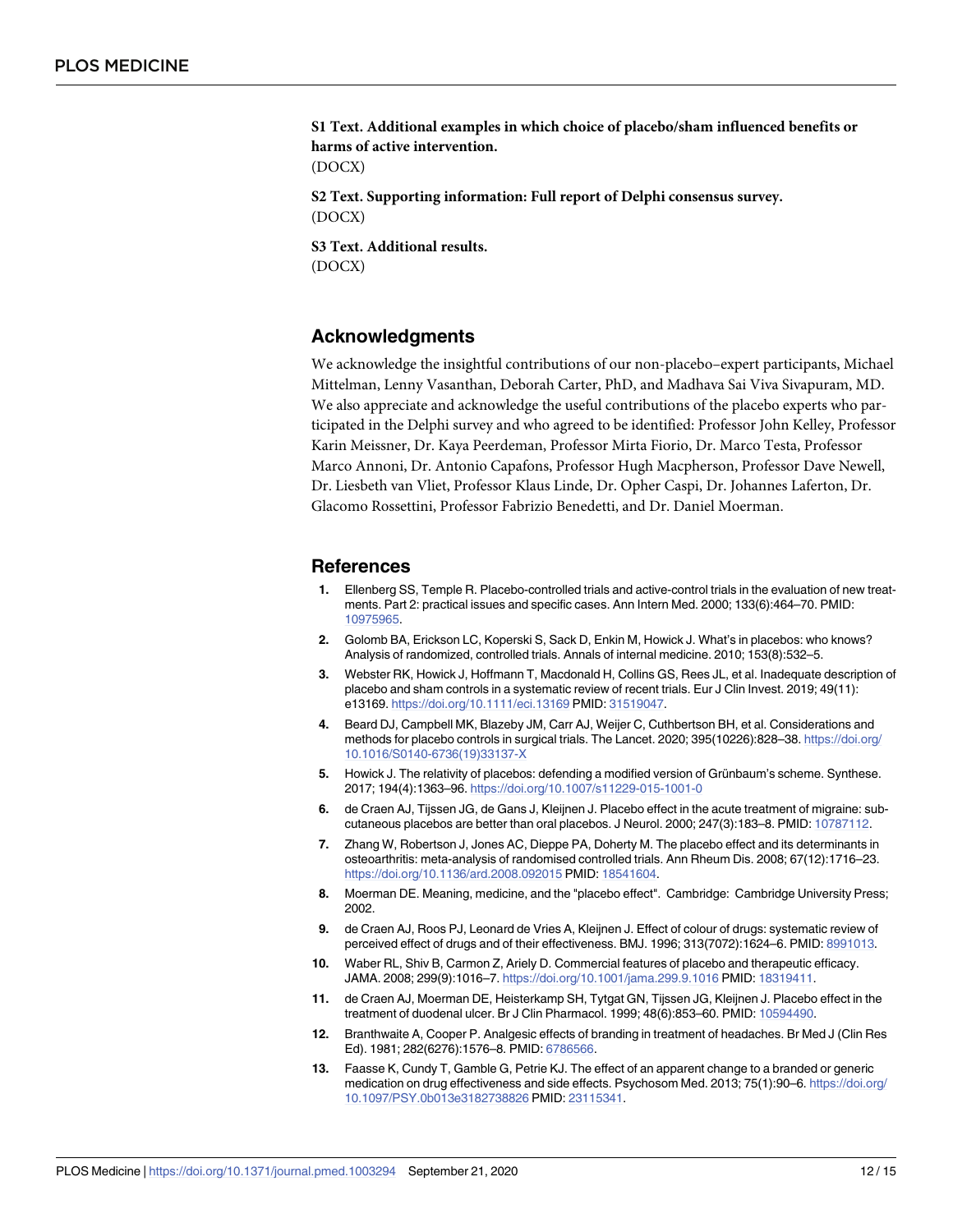- <span id="page-13-0"></span>**[14](#page-2-0).** Gyotoku T, Aurelian L, Neurath AR. Cellulose acetate phthalate (CAP): an 'inactive' pharmaceutical excipient with antiviral activity in the mouse model of genital herpesvirus infection. Antivir Chem Chemother. 1999; 10(6):327–32. PMID: [10628808.](http://www.ncbi.nlm.nih.gov/pubmed/10628808)
- **[15](#page-2-0).** Moncrieff J, Wessely S, Hardy R. Active placebos versus antidepressants for depression. Cochrane Database Syst Rev. 2004;(1):CD003012. PMID: [14974002.](http://www.ncbi.nlm.nih.gov/pubmed/14974002)
- **[16](#page-2-0).** Jefferson T, Jones M, Doshi P, Spencer EA, Onakpoya I, Heneghan CJ. Oseltamivir for influenza in adults and children: systematic review of clinical study reports and summary of regulatory comments. BMJ. 2014; 348:g2545. <https://doi.org/10.1136/bmj.g2545> PMID: [24811411](http://www.ncbi.nlm.nih.gov/pubmed/24811411).
- **[17](#page-2-0).** Bello S, Wei M, Hilden J, Hrobjartsson A. The matching quality of experimental and control interventions in blinded pharmacological randomised clinical trials: a methodological systematic review. BMC Med Res Methodol. 2016; 16:18. <https://doi.org/10.1186/s12874-016-0111-9> PMID: [26873063.](http://www.ncbi.nlm.nih.gov/pubmed/26873063)
- **[18](#page-3-0).** Hoffmann TC, Erueti C, Glasziou PP. Poor description of non-pharmacological interventions: analysis of consecutive sample of randomised trials. BMJ. 2013; 347:f3755. <https://doi.org/10.1136/bmj.f3755> PMID: [24021722](http://www.ncbi.nlm.nih.gov/pubmed/24021722).
- **[19](#page-3-0).** Howick J, Hoffmann T. How placebo characteristics can influence estimates of intervention effects in trials. CMAJ. 2018; 190(30):E908–E11. <https://doi.org/10.1503/cmaj.171400> PMID: [30061325](http://www.ncbi.nlm.nih.gov/pubmed/30061325).
- **[20](#page-3-0).** Howick J, Bishop F, Collins G, Evers A, Hoffmann T, Lamb S, et al. TIDieR—Placebo checklist explanation and elaboration: protocol 2019. 2019 [cited 2020 Jan 1]. [https://www.equator-network.org/wp](https://www.equator-network.org/wp-content/uploads/2019/05/TIDieR-Placebo-Protocol-v11.pdf)[content/uploads/2019/05/TIDieR-Placebo-Protocol-v11.pdf](https://www.equator-network.org/wp-content/uploads/2019/05/TIDieR-Placebo-Protocol-v11.pdf).
- **[21](#page-3-0).** Hoffmann TC, Glasziou PP, Boutron I, Milne R, Perera R, Moher D, et al. Better reporting of interventions: template for intervention description and replication (TIDieR) checklist and guide. BMJ. 2014; 348:g1687. <https://doi.org/10.1136/bmj.g1687> PMID: [24609605](http://www.ncbi.nlm.nih.gov/pubmed/24609605).
- **[22](#page-4-0).** Begg C, Cho M, Eastwood S, Horton R, Moher D, Olkin I, et al. Improving the quality of reporting of randomized controlled trials. The CONSORT statement. JAMA. 1996; 276(8):637–9. PMID: [8773637](http://www.ncbi.nlm.nih.gov/pubmed/8773637).
- **[23](#page-4-0).** Schulz KF, Altman DG, Moher D. CONSORT 2010 statement: updated guidelines for reporting parallel group randomised trials. PLoS Med. 2010; 7(3):e1000251. [https://doi.org/10.1371/journal.pmed.](https://doi.org/10.1371/journal.pmed.1000251) [1000251](https://doi.org/10.1371/journal.pmed.1000251) PMID: [20352064](http://www.ncbi.nlm.nih.gov/pubmed/20352064).
- **[24](#page-6-0).** Howick J. The Philosophy of Evidence-Based Medicine. Oxford: Wiley-Blackwell; 2011.
- **[25](#page-6-0).** Bang H, Ni L, Davis CE. Assessment of blinding in clinical trials. Control Clin Trials. 2004; 25(2):143– 56. <https://doi.org/10.1016/j.cct.2003.10.016> PMID: [15020033.](http://www.ncbi.nlm.nih.gov/pubmed/15020033)
- **[26](#page-6-0).** James KE, Bloch DA, Lee KK, Kraemer HC, Fuller RK. An index for assessing blindness in a multi-centre clinical trial: disulfiram for alcohol cessation—a VA cooperative study. Stat Med. 1996; 15(13):1421– 34.
- **[27](#page-6-0).** Corbett MS, Watson J, Eastwood A. Randomised trials comparing different healthcare settings: an exploratory review of the impact of pre-trial preferences on participation, and discussion of other methodological challenges. BMC Health Serv Res. 2016; 16(1):589. [https://doi.org/10.1186/s12913-016-](https://doi.org/10.1186/s12913-016-1823-6) [1823-6](https://doi.org/10.1186/s12913-016-1823-6) PMID: [27756285](http://www.ncbi.nlm.nih.gov/pubmed/27756285).
- **[28](#page-6-0).** Jolly K, Taylor R, Lip GY, Greenfield S, Raftery J, Mant J, et al. The Birmingham Rehabilitation Uptake Maximisation Study (BRUM). Home-based compared with hospital-based cardiac rehabilitation in a multi-ethnic population: cost-effectiveness and patient adherence. Health Technol Assess. 2007; 11 (35):1–118. PMID: [17767899](http://www.ncbi.nlm.nih.gov/pubmed/17767899).
- **[29](#page-6-0).** Dalal HM, Evans PH, Campbell JL, Taylor RS, Watt A, Read KL, et al. Home-based versus hospitalbased rehabilitation after myocardial infarction: A randomized trial with preference arms—Cornwall Heart Attack Rehabilitation Management Study (CHARMS). Int J Cardiol. 2007; 119(2):202–11. [https://](https://doi.org/10.1016/j.ijcard.2006.11.018) [doi.org/10.1016/j.ijcard.2006.11.018](https://doi.org/10.1016/j.ijcard.2006.11.018)
- **[30](#page-6-0).** Walch JM, Rabin BS, Day R, Williams JN, Choi K, Kang JD. The effect of sunlight on postoperative analgesic medication use: a prospective study of patients undergoing spinal surgery. Psychosom Med. 2005; 67(1):156–63. <https://doi.org/10.1097/01.psy.0000149258.42508.70> PMID: [15673638](http://www.ncbi.nlm.nih.gov/pubmed/15673638).
- **31.** Malenbaum S, Keefe FJ, Williams AC, Ulrich R, Somers TJ. Pain in its environmental context: implications for designing environments to enhance pain control. Pain. 2008; 134(3):241–4. [https://doi.org/10.](https://doi.org/10.1016/j.pain.2007.12.002) [1016/j.pain.2007.12.002](https://doi.org/10.1016/j.pain.2007.12.002) PMID: [18178010](http://www.ncbi.nlm.nih.gov/pubmed/18178010).
- **[32](#page-6-0).** Ulrich N, Baum N. Going green in the medical office is more than wearing green. J Med Pract Manage. 2010; 26(2):109–12. PMID: [21090207](http://www.ncbi.nlm.nih.gov/pubmed/21090207).
- **[33](#page-6-0).** Singleton N, Poutawera V. Does preoperative mental health affect length of hospital stay and functional outcomes following arthroplasty surgery? A registry-based cohort study. J Orthop Surg (Hong Kong). 2017; 25(2):2309499017718902. <https://doi.org/10.1177/2309499017718902> PMID: [28673198.](http://www.ncbi.nlm.nih.gov/pubmed/28673198)
- **[34](#page-6-0).** Grundlingh H, Knight L, Naker D, Devries K. Secondary distress in violence researchers: a randomised trial of the effectiveness of group debriefings. BMC Psychiatry. 2017; 17(1):204. [https://doi.org/10.](https://doi.org/10.1186/s12888-017-1327-x) [1186/s12888-017-1327-x](https://doi.org/10.1186/s12888-017-1327-x) PMID: [28578682.](http://www.ncbi.nlm.nih.gov/pubmed/28578682)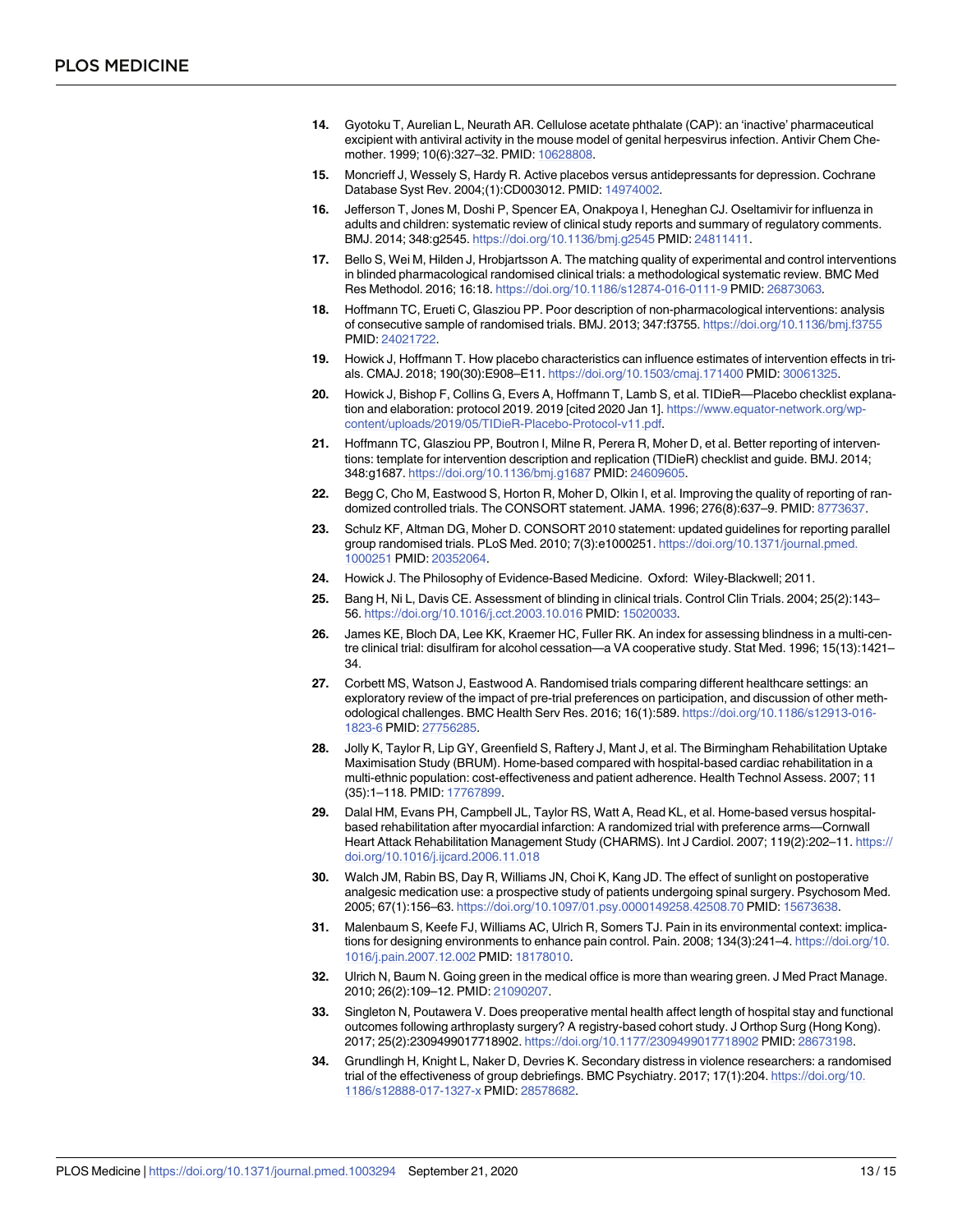- <span id="page-14-0"></span>**[35](#page-6-0).** McClelland LE, Vogus TJ. Compassion practices and HCAHPS: does rewarding and supporting workplace compassion influence patient perceptions? Health Serv Res. 2014; 49(5):1670–83. [https://doi.](https://doi.org/10.1111/1475-6773.12186) [org/10.1111/1475-6773.12186](https://doi.org/10.1111/1475-6773.12186) PMID: [24837713.](http://www.ncbi.nlm.nih.gov/pubmed/24837713)
- **[36](#page-6-0).** Erlen JA, Tamres LK, Reynolds N, Golin CE, Rosen MI, Remien RH, et al. Assessing usual care in clinical trials. West J Nurs Res. 2015; 37(3):288–98. Epub 2014 Mar 12. [https://doi.org/10.1177/](https://doi.org/10.1177/0193945914526001) [0193945914526001](https://doi.org/10.1177/0193945914526001) PMID: [24622154.](http://www.ncbi.nlm.nih.gov/pubmed/24622154)
- **[37](#page-8-0).** Gallagher TQ, Hill C, Ojha S, Ference E, Keamy DG, Williams M, et al. Perioperative dexamethasone administration and risk of bleeding following tonsillectomy in children: a randomized controlled trial. JAMA. 2012; 308(12):1221–6. <https://doi.org/10.1001/2012.jama.11575> PMID: [23011712](http://www.ncbi.nlm.nih.gov/pubmed/23011712).
- **[38](#page-8-0).** Wise RA, Bartlett SJ, Brown ED, Castro M, Cohen R, Holbrook JT, et al. Randomized trial of the effect of drug presentation on asthma outcomes: the American Lung Association Asthma Clinical Research Centers. The Journal of allergy and clinical immunology. 2009; 124(3):436–44, 44e1–8. [https://doi.org/](https://doi.org/10.1016/j.jaci.2009.05.041) [10.1016/j.jaci.2009.05.041](https://doi.org/10.1016/j.jaci.2009.05.041) PMID: [19632710](http://www.ncbi.nlm.nih.gov/pubmed/19632710).
- **[39](#page-8-0).** van Kessel K, Moss-Morris R, Willoughby E, Chalder T, Johnson MH, Robinson E. A randomized controlled trial of cognitive behavior therapy for multiple sclerosis fatigue. Psychosom Med. 2008; 70 (2):205–13. <https://doi.org/10.1097/PSY.0b013e3181643065> PMID: [18256342](http://www.ncbi.nlm.nih.gov/pubmed/18256342).
- **[40](#page-8-0).** Suarez-Almazor ME, Looney C, Liu Y, Cox V, Pietz K, Marcus DM, et al. A randomized controlled trial of acupuncture for osteoarthritis of the knee: effects of patient-provider communication. Arthritis Care Res (Hoboken). 2010; 62(9):1229–36. <https://doi.org/10.1002/acr.20225> PMID: [20506122](http://www.ncbi.nlm.nih.gov/pubmed/20506122).
- **[41](#page-8-0).** Thomas KS, Crook AM, Nunn AJ, Foster KA, Mason JM, Chalmers JR, et al. Penicillin to prevent recurrent leg cellulitis. N Engl J Med. 2013; 368(18):1695–703. <https://doi.org/10.1056/NEJMoa1206300> PMID: [23635049](http://www.ncbi.nlm.nih.gov/pubmed/23635049).
- **[42](#page-8-0).** Stewart MA. Effective physician-patient communication and health outcomes: a review. CMAJ. 1995; 152(9):1423–33. PMID: [7728691](http://www.ncbi.nlm.nih.gov/pubmed/7728691).
- **[43](#page-8-0).** Ruben MA, Blanch-Hartigan D, Hall JA. Nonverbal Communication as a Pain Reliever: The Impact of Physician Supportive Nonverbal Behavior on Experimentally Induced Pain. Health Commun. 2017; 32 (8):970–6. Epub 2016 Jul 27. <https://doi.org/10.1080/10410236.2016.1196418> PMID: [27463408.](http://www.ncbi.nlm.nih.gov/pubmed/27463408)
- **[44](#page-8-0).** Ulrich RS, Cordoza M, Gardiner SK, Manulik BJ, Fitzpatrick PS, Hazen TM, et al. ICU Patient Family Stress Recovery During Breaks in a Hospital Garden and Indoor Environments. HERD. 2020; 13(2): 83–102. Epub 2019 Aug 7. <https://doi.org/10.1177/1937586719867157> PMID: [31390887.](http://www.ncbi.nlm.nih.gov/pubmed/31390887)
- **[45](#page-9-0).** Hedman E, Andersson G, Andersson E, Ljotsson B, Ruck C, Asmundson GJ, et al. Internet-based cognitive-behavioural therapy for severe health anxiety: randomised controlled trial. Br J Psychiatry. 2011; 198(3):230–6. <https://doi.org/10.1192/bjp.bp.110.086843> PMID: [21357882](http://www.ncbi.nlm.nih.gov/pubmed/21357882).
- **[46](#page-9-0).** Castro-Sanchez AM, Lara-Palomo IC, Mataran-Penarrocha GA, Fernandez-Sanchez M, Sanchez-Labraca N, Arroyo-Morales M. Kinesio Taping reduces disability and pain slightly in chronic non-specific low back pain: a randomised trial. J Physiother. 2012; 58(2):89–95. [https://doi.org/10.1016/S1836-9553](https://doi.org/10.1016/S1836-9553(12)70088-7) [\(12\)70088-7](https://doi.org/10.1016/S1836-9553(12)70088-7) PMID: [22613238.](http://www.ncbi.nlm.nih.gov/pubmed/22613238)
- **[47](#page-9-0).** Howe LC, Goyer JP, Crum AJ. Harnessing the placebo effect: Exploring the influence of physician characteristics on placebo response. Health Psychology. 2017; 36:1074–82.
- **[48](#page-9-0).** Gonzalez-Iglesias J, Fernandez-de-Las-Penas C, Cleland JA, Huijbregts P, Del Rosario Gutierrez-Vega M. Short-term effects of cervical kinesio taping on pain and cervical range of motion in patients with acute whiplash injury: a randomized clinical trial. J Orthop Sports Phys Ther. 2009; 39(7):515–21. <https://doi.org/10.2519/jospt.2009.3072> PMID: [19574662](http://www.ncbi.nlm.nih.gov/pubmed/19574662).
- **[49](#page-9-0).** Madigan CD, Jolly K, Roalfe A, Lewis AL, Webber L, Aveyard P, et al. Study protocol: the effectiveness and cost effectiveness of a brief behavioural intervention to promote regular self-weighing to prevent weight regain after weight loss: randomised controlled trial (The LIMIT Study). BMC Public Health. 2015; 15:530. <https://doi.org/10.1186/s12889-015-1869-0> PMID: [26041653](http://www.ncbi.nlm.nih.gov/pubmed/26041653).
- **[50](#page-9-0).** Beard DJ, Rees JL, Cook JA, Rombach I, Cooper C, Merritt N, et al. Arthroscopic subacromial decompression for subacromial shoulder pain (CSAW): a multicentre, pragmatic, parallel group, placebo-controlled, three-group, randomised surgical trial. Lancet. 2018; 391(10118):329–38. Epub 2017 Nov 20. [https://doi.org/10.1016/S0140-6736\(17\)32457-1](https://doi.org/10.1016/S0140-6736(17)32457-1) PMID: [29169668](http://www.ncbi.nlm.nih.gov/pubmed/29169668).
- **[51](#page-9-0).** Kaptchuk TJ, Kelley JM, Conboy LA, Davis RB, Kerr CE, Jacobson EE, et al. Components of placebo effect: randomised controlled trial in patients with irritable bowel syndrome. BMJ. 2008; 336(7651):999– 1003. PMID: [18390493.](http://www.ncbi.nlm.nih.gov/pubmed/18390493)
- **[52](#page-10-0).** collaborators C-t, Shakur H, Roberts I, Bautista R, Caballero J, Coats T, et al. Effects of tranexamic acid on death, vascular occlusive events, and blood transfusion in trauma patients with significant haemorrhage (CRASH-2): a randomised, placebo-controlled trial. Lancet. 2010; 376(9734):23–32. [https://doi.](https://doi.org/10.1016/S0140-6736(10)60835-5) [org/10.1016/S0140-6736\(10\)60835-5](https://doi.org/10.1016/S0140-6736(10)60835-5) PMID: [20554319.](http://www.ncbi.nlm.nih.gov/pubmed/20554319)
- **[53](#page-10-0).** Parreira PdCS, Costa LdCM, Takahashi R, Junior LCH, Junior MAdL, Silva TMd, et al. Kinesio Taping to generate skin convolutions is not better than sham taping for people with chronic non-specific low